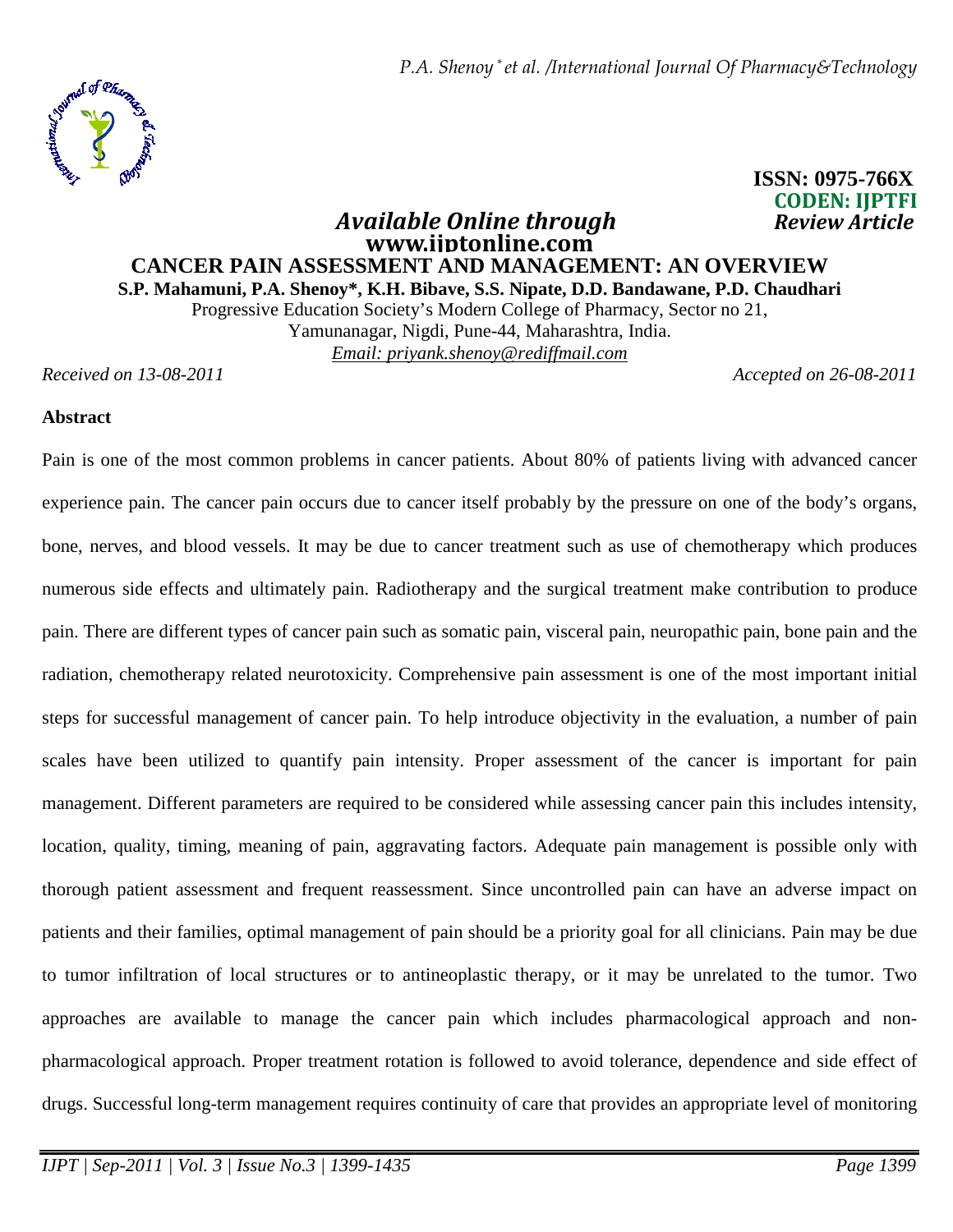*P.A. Shenoy \* et al. /International Journal Of Pharmacy&Technology* and responds quickly, flexibly, and expertly to the changing needs of the patient. The proper assessment and reassessment of cancer pain is important for management of cancer pain and attainment of optimal quality of life. As the knowledge in field of neuropharmacology, various chemical mediators and signaling pathway responsible for pain sensation suggest that many new approaches are coming to control pain. As the survival of patients with cancer becomes longer, reliable pain relief is now a high-priority issue that warrants both scientific research and industrial development of new devices and pharmaceutical agents that would make this pain relief complete, safe, and lasting. So, it is important to investigate new drugs and new techniques for controlling cancer pain.

**Key Words:** Cancer pain, management, assessment

#### **Introduction**

The International Association for the Study of Pain (IASP) defines pain as "an unpleasant sensory and emotional experience which we primarily associate with tissue damage or describe in terms of such damage, or both".<sup>[1]</sup> This definition recognizes that pain is a perception and not a sensation. One influential model described pain in terms of three hierarchical levels: a sensory-discriminative component (*e.g.*, location, intensity, quality), a motivational– affective component (*e.g.*, depression, anxiety), and a cognitive-evaluative component (*e.g.*, thoughts concerning the cause and significance of the pain). Pain is an unpleasant sensation localized to a part of the body. It is often described in terms of a penetrating or tissue-destructive process (e.g., stabbing, burning, twisting, tearing, squeezing) and/or of a bodily or emotional reaction (e.g., terrifying, nauseating, sickening). Furthermore, any pain of moderate or higher intensity is accompanied by anxiety and the urge to escape or terminate the feeling. These properties illustrate the duality of pain it is both sensation and emotion. When acute, pain is characteristically associated with behavioral arousal and a stress response consisting of increased blood pressure, heart rate, pupil diameter, and plasma cortisol levels. In addition, local muscle contraction (e.g., limb flexion, abdominal wall rigidity) is often present. <sup>[2]</sup> An acceptable definition of pain remains an enigma. Once thought to be a punishment from the gods, the word is derived from the Latin *peone* and the Greek *poine,* meaning "penalty" or "punishment." Aristotle considered pain a feeling and classified it as a passion of the soul, where the heart was the source or processing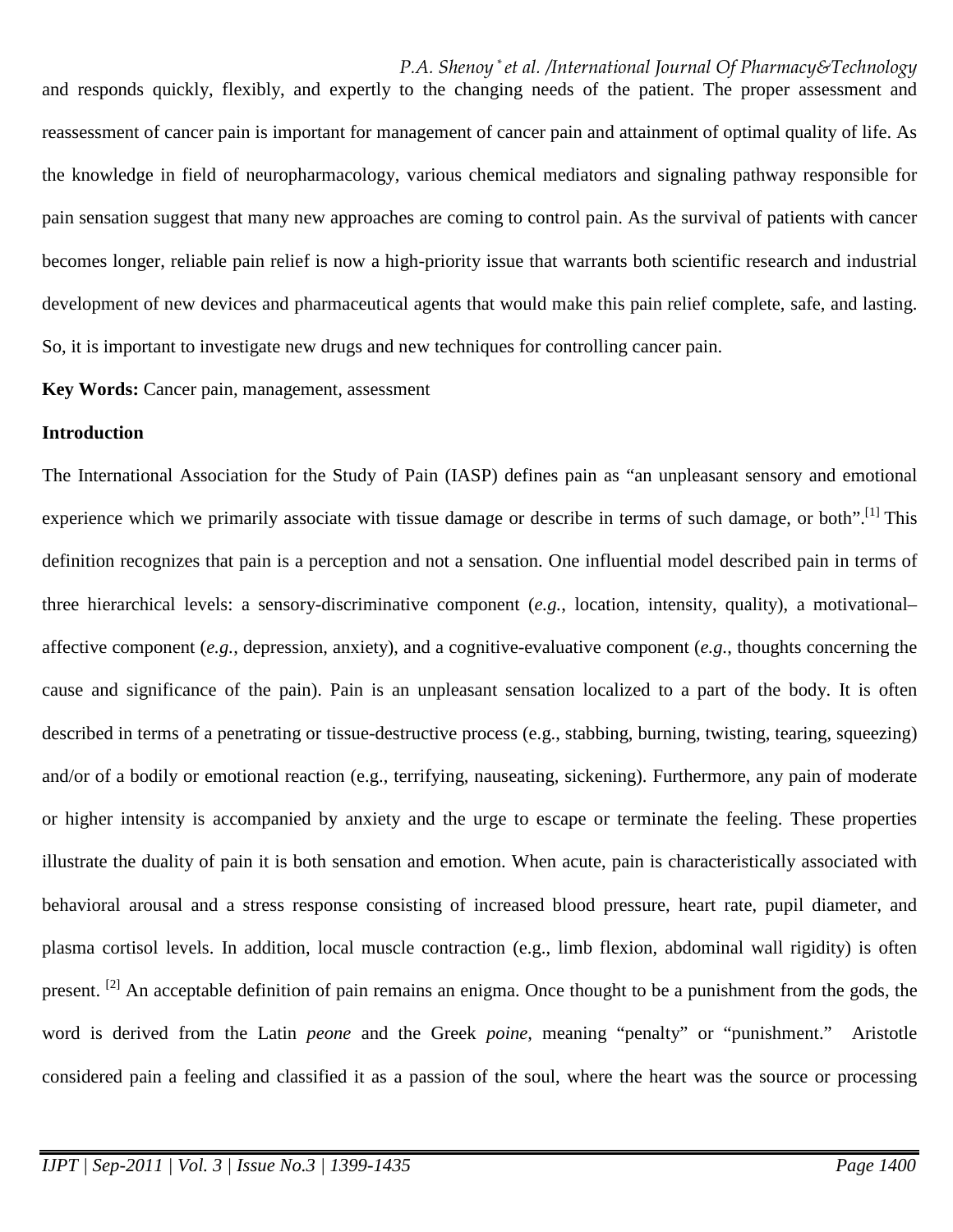# *P.A. Shenoy \* et al. /International Journal Of Pharmacy&Technology* center of pain. This Aristotelian concept predominated for 2,000 years, although Descartes, Galen, and Vesalius postulated that pain was a sensation in which the brain played an important role. [3] In the 19th century, Mueller, Van Frey, and Goldscheider hypothesized the concepts of neuroreceptors, nociceptors, and sensory input. These theories developed into the current definition of pain: "an unpleasant sensory and emotional experience associated with actual or potential tissue damage or described in terms of such damage." Pain often is so subjective, however, that many clinicians define pain as whatever the patient says it is. The best care is achieved when the patient comes first. There is an important implication of both the IASP definition and the hierarchical model of pain: As a perception, pain may or may not correlate with an identifiable source of injury. The activity in the body's "nociceptive" system, which senses noxious stimuli and generates a physiological and behavioral response, can be initiated by injury and sustained by neuroplastic changes even after healing; activity in this system can occur in the absence of any discrete injury but in association with a recognizable disease. In some cases, pain can develop and be unrelated to any identifiable physical process. In all cases, the reality that pain is a perception indicates the potential for profound influence of psychological and emotional factors, cognitions, and varied external events. [1] There is another important implication of the concept of pain as perception: It is almost always best to believe that the patient is experiencing what is being reported. Because there is no objective indicator for pain, experts agree that the best clinical approach in most circumstances is to assume that the patient is reporting a true experience, even in the absence of a clear explanation. Importantly, accepting a patient's complaint of pain as valid does not require clinical identification of a physical cause, or demand the initiation of a specific treatment. Pain occurs whenever any tissues are being damaged, and it causes the individual to react to remove the pain stimulus. Even such simple activities as sitting for a long time on the Ischia can cause tissue destruction because of lack of blood flow to the skin where it is compressed by the weight of the body. When the skin becomes painful as a result of the ischemia, the person normally shifts weight subconsciously. But a person who has lost the pain sense, as after spinal cord injury, fails to feel the pain and, therefore, fails to shift. This soon results in total breakdown and desquamation of the skin at the areas of pressure. [4]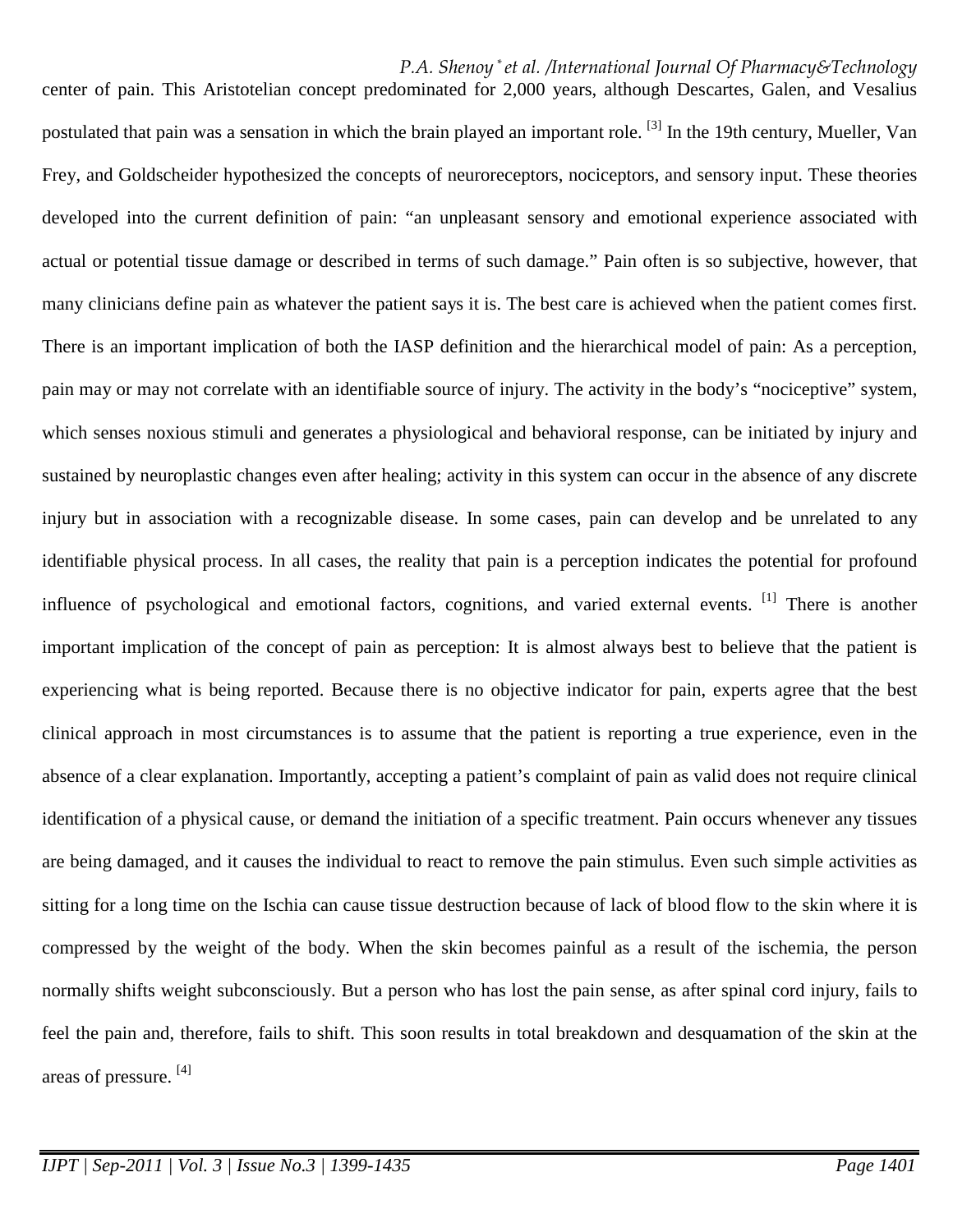## **Epidemiology**

Fifty million Americans are partially or totally disabled because of pain. The annual cost of pain to U.S. society can be estimated to be in the billions of dollars. In 1 year, an estimated 25 million Americans will experience acute pain due to injury or surgery, and one third of Americans will experience severe chronic pain at some point in their lives. These numbers are expected to rise, as increasingly more Americans work beyond age 60 years and survive into their 80s. Unfortunately, pain often remains undertreated in hospitals, long-term care facilities, and the community. Seriously ill hospitalized patients have reported a 50% incidence of pain; 15% had extremely or moderately severe pain occurring at least 50% of the time, and 15% were dissatisfied with overall pain control. [5] In a follow-up report, the author's state that pain control persists as a major problem in hospitalized patients, and some of these patients were still in pain many months after hospitalization and experienced pain even on their deathbeds. In addition, problems with inadequate use of analgesics have been reported in cancer patients residing in nursing homes. In the Michigan pain study, 70% of chronic pain patients claimed to have pain despite treatment, with 22% believing that treatment worsened pain. Persistent pain is an escalating public health problem, currently affecting approximately 29% of Canadians. It is anticipated to affect one in three Canadians over the next two decades.<sup>[6]</sup> Pain is the most common reason why Canadians seek help from health professionals; 21.5% of patients seen by primary care physicians suffer from persistent pain. According to a nationwide survey conducted in the United States, 44% of adults report that they have acute pain and 19% suffer from chronic pain.  $^{[7]}$ 

## **Types of pain**

## • **Acute pains**

Acute pain can be a useful physiologic process warning individuals of disease states and potentially harmful situations. Acute pain usually is nociceptive, although it can be neuropathic in nature, with a relatively strong relationship to levels of pathology. Common causes of acute pain include surgery, acute illness, trauma, labor, and medical procedures. Acute pain signals injury to the body resulting from trauma, surgery, or disease process that damages tissue. Acute pain is short lived (typically less than one month) and goes away when the condition causing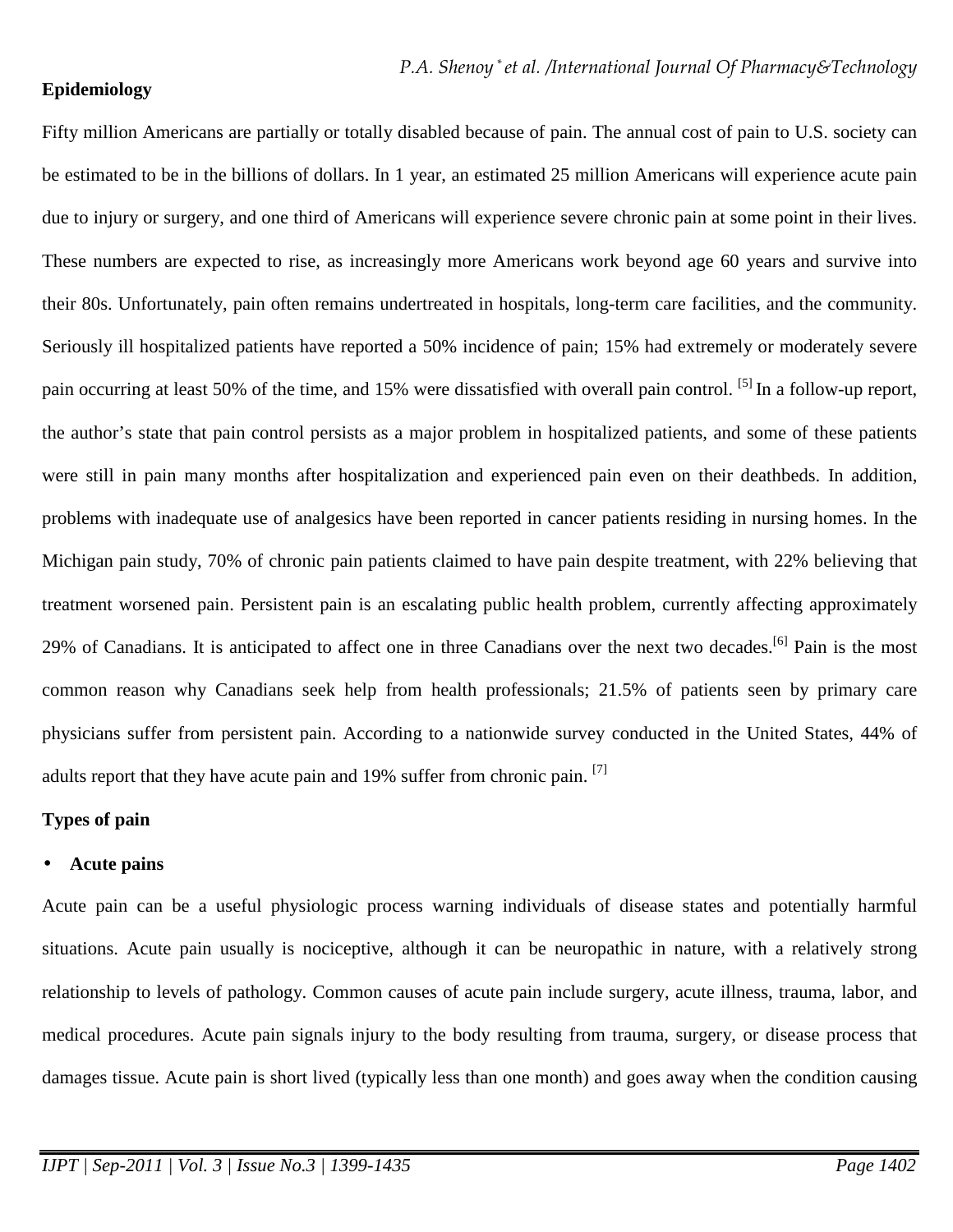*P.A. Shenoy \* et al. /International Journal Of Pharmacy&Technology* it improves or goes away. People often describe acute pain as sharp, stabbing, or burning. Physical signs that accompany acute pain include: rapid breathing, rapid heart rate (tachycardia), elevated blood pressure, clammy skin, dilated pupils. Severe acute pain may cause loss of consciousness; severe pain requires prompt or emergency medical evaluation. [9]

#### • **Chronic pain**

Under normal conditions, acute pain subsides quickly as the healing process decreases the pain-producing stimuli; however, in some instances, pain persists for months to years, leading to a chronic pain state with features quite different from those of acute pain. This type of pain can be nociceptive, neuropathic/ functional, or both. Subtypes include: pain that persists beyond the normal healing time for an acute injury (e.g., complex regional pain syndrome), pain related to a chronic disease (e.g., pain secondary to osteoarthritis), pain without an identifiable organic cause (e.g., fibromyalgia), and a fourth type that many experts believe warrants a discrete classification, pain associated with cancer. Chronic pain is very common, affecting the daily lives and activities. The most prevalent causes of chronic pain are low back pain, arthritis, and headache. <sup>[9]</sup>

#### • **Cancer Pain**

Pain associated with potentially life-threatening conditions is often called malignant pain or simply cancer pain. This type of pain includes both chronic and acute components and often has multiple etiologies. It is pain caused by the disease itself (e.g., tumor invasion, organ obstruction), treatment (e.g., chemotherapy, radiation, surgical incisions), or diagnostic procedures (e.g., biopsy).

#### • **Eudynia**

Pain that exists as a symptom clearly associated with an underlying health condition or circumstance and results from stimulation of nociceptors (specialized sensors on the dendrites of neurons that convey pain messages). Eudynia also called acute pain, is typically short lived. Such pain is a common feature of injury and numerous diseases processes and is the body's signal that something is wrong. <sup>[3]</sup>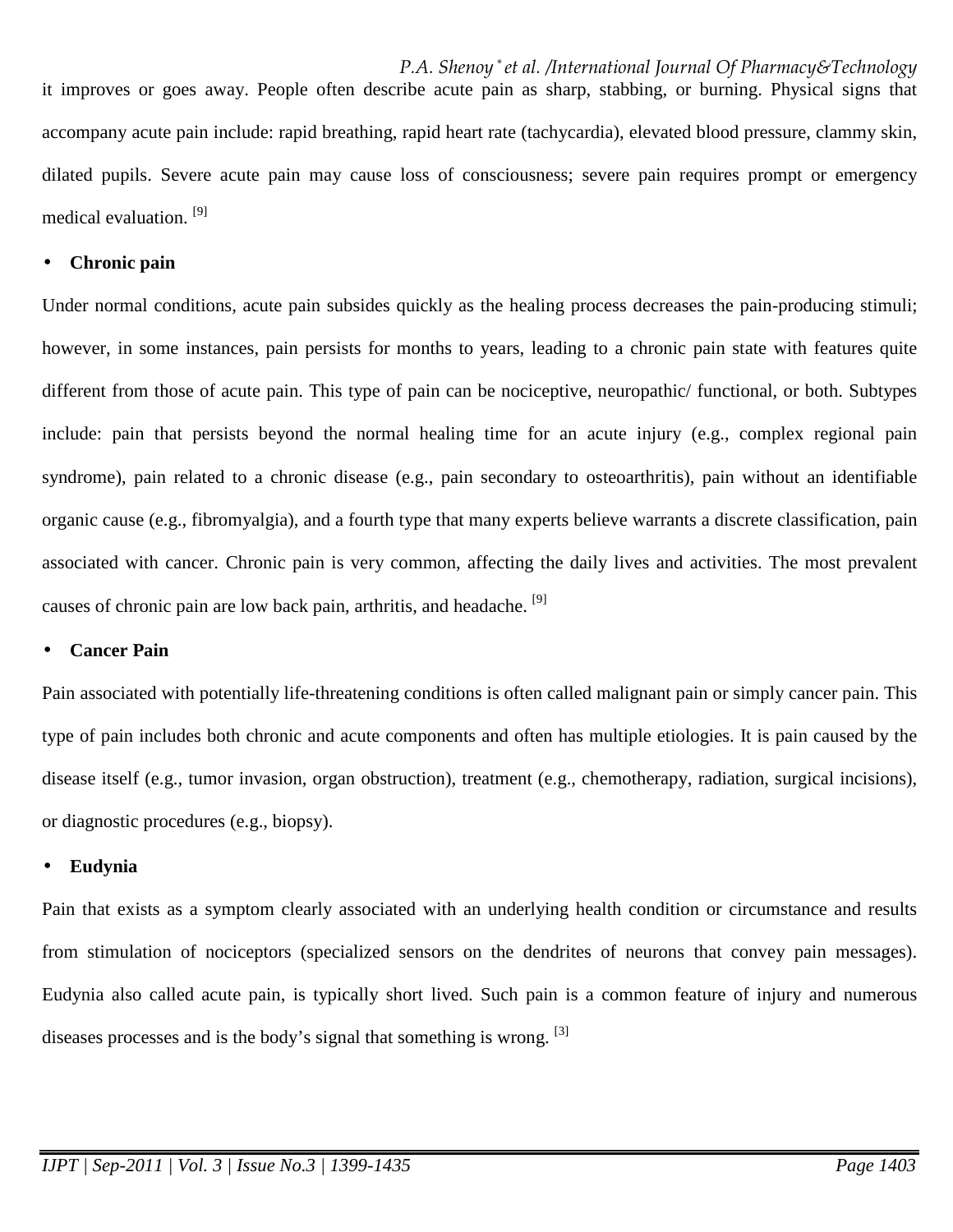#### • **Headache**

Pain perceived as coming from the face and head. There are numerous types of headache resulting from various causes. Among them are tension headache, migraine headache, cluster headaches, sinus headache, and rebound headache. Headache may also indicate hypertension (high blood pressure), transient ischemic attack or stroke. Headache also is common with colds, flu, and fever. Very rarely headache may signal an infection such as meningitis or an aneurysm or a tumor in the brain. The nerves in the soft tissue of the head, neck, and face transmit the pain signals familiar as headache. There are no sensory nerves in the brain or bones of the skull, even though headache pain often feels as though it comes from deep within the head. Pain associated with events within the brain, such as tumor or stroke, arise from the increase in pressure within the cranium (enclosure of the skull) these conditions cause. The pressure stimulates the network of nerves that interlace with blood vessels at the base of the brain. This nerve and blood vessel network extends into the soft tissue surrounding the skull, magnifying the perception of pain.<sup>[10]</sup>

#### • **Maldynia**

The defining characteristic of maldynia is that the pain does not activate specific pain receptors (nociceptors) or follow conventional pain pathways. Some researchers believe maldynia represents a malfunction of the brain's pain interpretation processes, likely an imbalance among brain neurotransmitters. Other researchers believe maldynia represents disturbances in the body's pain sensory mechanisms, perhaps changes at the level of the neuron that alter the sensitivity of pain signals. Maldynia is an extraordinarily frustrating condition. <sup>[10]</sup>

#### • **Neurogenic pain**

Pain that results from dysfunction of the nociceptors, specialized molecules on the dendrites of neurons that detect pain and initiate transmission of pain signals to the central nervous system. Neurogenic pain often follows an injury (traumatic or surgical) for which pain is a reasonable symptom. However, when the injury heals, the nociceptors can remain hypersensitive to stimuli, particularly touch and temperature, which they perceive as painful, and the nociceptors continue to initiate pain signals. Neurogenic pain often accompanies degenerative neurologic conditions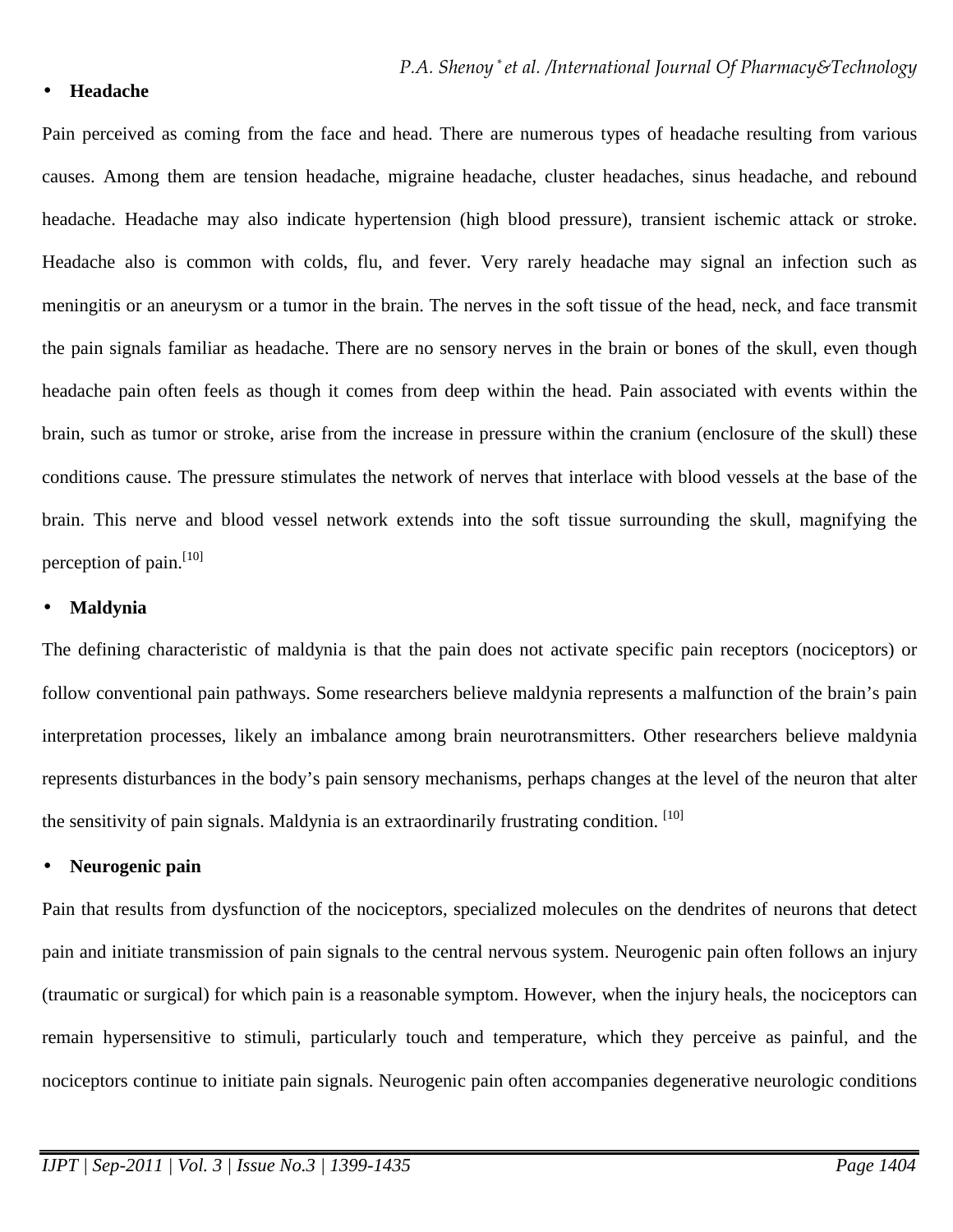*P.A. Shenoy \* et al. /International Journal Of Pharmacy&Technology* such as multiple sclerosis and pain syndromes such as trigeminal neuralgia and complex regional pain syndrome. The sensation of neurogenic pain is characteristically that of a persistent tingling, burning, or "pins and needles" feeling. Some people also feel sharp stabs of pain. [5]

#### • **Phantom pain**

The sensation of pain that feels as though it came from an amputated limb or other body part. Researchers believe phantom pain results from continued activity, after the amputation, among neurons in the brain that interpret nerve signals. Severed nerve fibers near the site of the amputation continue to send signals even though the surgery has removed most of their nociceptors (molecules that detect stimuli as pain). The remaining portions of the nerves continue to function, and the brain interprets their incomplete messages as pain signals. The pain often feels of the same nature as pain that might have been present in the limb before the amputation. Many people who have phantom pain also have stump pain (pain in the remaining portion of the limb). Stump pain generally results from the damage to the nerves at the site of the amputation. [9]

### • **Psychogenic pain**

A pain disorder in which the pain the person experiences has no apparent organic or physical basis. Psychogenic pain often has accompanying psychological components such as anxiety or depression. Recurring headache, back pain, generalized muscle pain, and stomach pain are common presentations of psychogenic pain. In psychogenic pain, the experience of pain is as real as if there were a clear physical cause. However, over time the nature of the pain deviates from the characteristics the doctor would expect to observe with pain of organic cause. The intensity of the pain may vary with external circumstances, for example, rather than as a result of physiologic changes that would reasonably bring about increase or decrease in pain intensity. Psychogenic pain may be acute (come on suddenly) or chronic (persist over an extended time). [10]

## • **Terminal pain**

Pain that results from the end stages of disease processes such as cancer, cardiovascular disease and aids. Doctors consider a health condition to be terminal when the person is likely to live less than six months. Terminal pain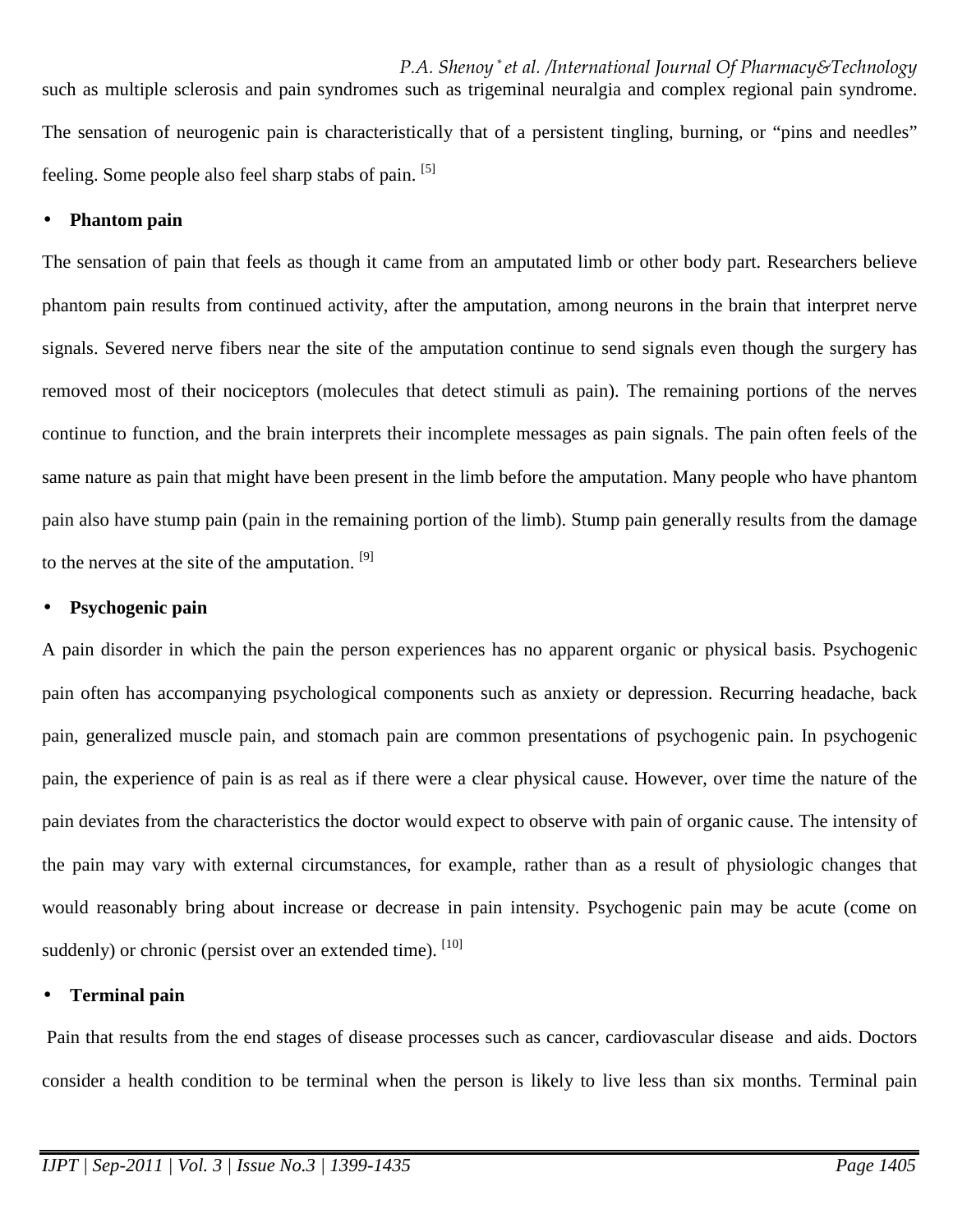*P.A. Shenoy \* et al. /International Journal Of Pharmacy&Technology* occurs because damage to the tissues and structures of the body is extensive and widespread. The damage often directly involves nerves. [11]

## • **Referred pain**

A person experiences referred pain at a location some distance from the source of the pain. The location is sometimes so far removed from the source of the pain that the person does not connect the pain with its cause. For example, gall stones in the gallbladder often cause pain in the upper back beneath the shoulder blade. Pain associated with heart attack may occur as referred pain to the left arm, shoulder, neck, and lower jaw. [11]

#### **Current scenario**

Worldwide 70-80% of peoples are suffering from pain that may be due to disease, treatment, psychological factors. Because of improper assessment of pain the patient may not receive appropriate medicine treatment to treat the pain. There is a gap between patient explanation and physician understanding about the pain syndrome. Hence there is a need to improve knowledge about the pain. it is also necessary to investigate such pharmacological and nonpharmacological treatment to control the pain and which having lesser side effect and which improves patients life.

## **Pathophysiology of pain**

The pathophysiology of pain involves a complex array of neural networks in the brain that are acted on by afferent stimuli to produce the experience we know as pain. In acute pain, this modulation is short-lived, but in some situations, the changes may persist, and chronic pain develops.

## • **Stimulation**

The first step leading to the sensation of pain is stimulation of free nerve endings known as nociceptors. These receptors are found in both somatic and visceral structures. They distinguish between noxious and innocuous stimuli, and they are activated and sensitized by mechanical, thermal, and chemical impulses. The underlying mechanism of these noxious stimuli (which in and of themselves may sensitize/stimulate the receptor) may be the release of bradykinins, potassium ion (K+), prostaglandins, histamine, leukotrienes, serotonin, and substance P (among others)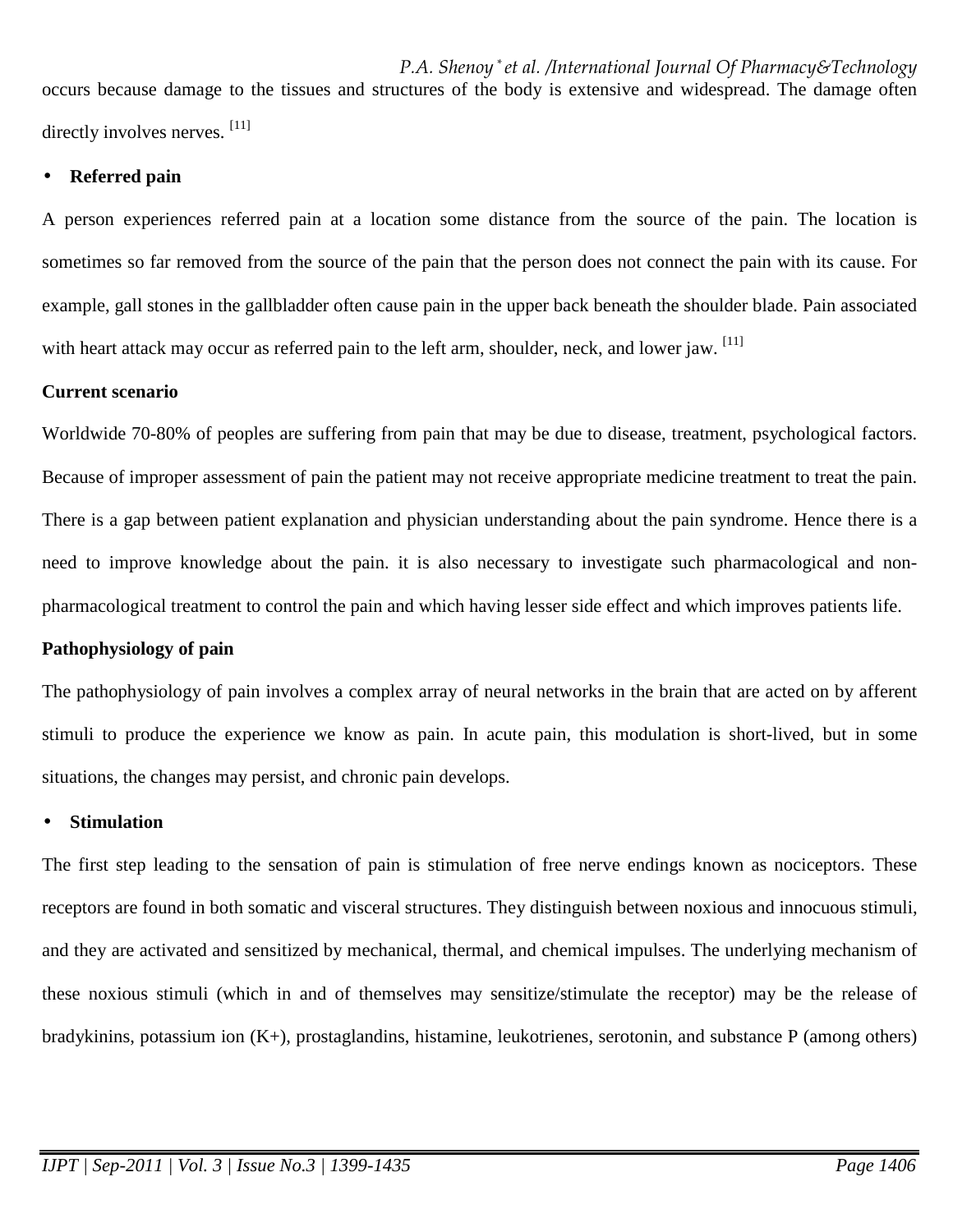*P.A. Shenoy \* et al. /International Journal Of Pharmacy&Technology* that sensitize and/or activate the nociceptors. Receptor activation leads to action potentials that are transmitted along afferent nerve fibers to the spinal cord. [13]

## • **Transmission**

Nociceptive transmission takes place in Aδ and C-afferent nerve fibers. Stimulation of large-diameter, sparsely myelinated A fibers evokes sharp, well-localized pain, whereas stimulation of unmyelinated, small-diameter C fibers produces dull, aching, poorly localized pain These afferent, nociceptive pain fibers synapse in various layers (laminae) of the spinal cords dorsal horn, releasing a variety of neurotransmitters, including glutamate, substance P, and calcitonin gene–related peptide. The complex array of events that influence pain can be explained in part by the interactions between neuroreceptors and neurotransmitters that take place in this synapse. For example, by stimulating large sensory myelinated fibers (e.g., Aβ) that mutually connect in the dorsal horn with pain fibers, both noxious and nonnoxious stimuli can have an inhibitory effect on pain transmission. Functionally, the importance of the interplay between these different fibers and various neurotransmitters and neuroreceptors is evident in the analgesic response produced by topical irritants or transcutaneous electrical nerve stimulation. These pain-initiated processes reach the brain through a complex array of at least five ascending spinal cord pathways, which include the spinothalamic tract. Information other than pain is also carried along these pathways. Thus, pain is influenced by many factors supplemental to nociception and precludes simple schematic representation. It is postulated that the thalamus acts as a relay station, as these pathways ascend and passs the impulses to central structures where pain can be processed further.  $^{[14][15]}$ 

#### • **Pain Perception**

At this point in transmission, pain is thought to become a conscious experience that takes place in higher cortical structures. The brain may accommodate only a limited number of pain signals, and cognitive and behavioral functions can modify pain. Relaxation, distraction, meditation, and guided mental imagery may decrease pain by limiting the number of processed pain signals. In contrast, a change in our neurobiochemical makeup that results in states such as depression or anxiety may worsen pain.  $[11][13]$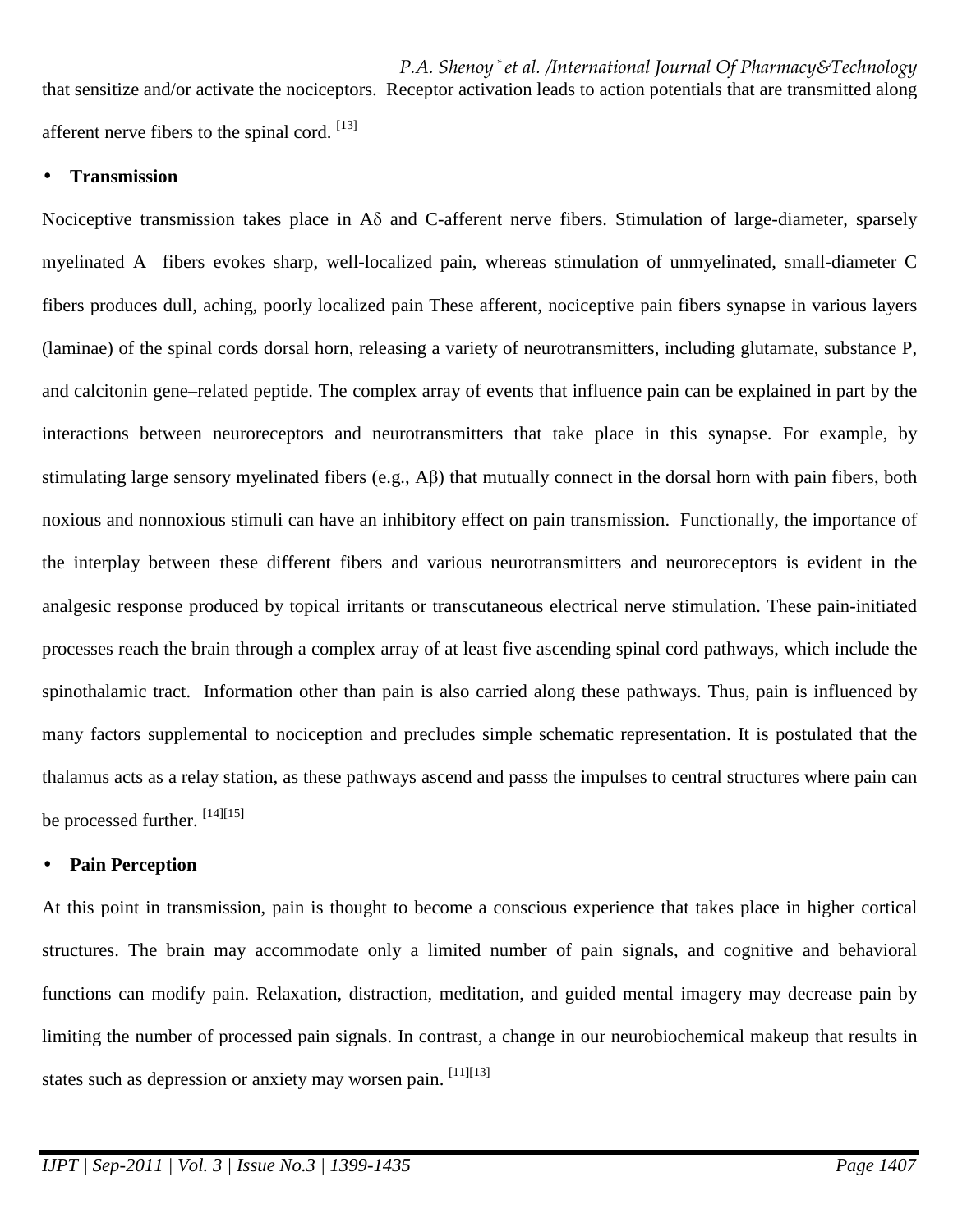#### • **Modulation**

The body modulates pain through a number of complex processes. One, known as the endogenous opiate system, consists of neurotransmitters (e.g., enkephalins, dynorphins, and β-endorphins) and receptors (e.g., µ, δ, and κ) that are found throughout the central nervous system (CNS). Like exogenous opioids, endogenous opioids bind to opioid receptor sites and modulate the transmission of pain impulses. Other receptor types also can influence this system. Activation of N-methyl- D-aspartate (NMDA) receptors, found in the dorsal horn, can decrease the µ-receptors' responsiveness to opiates. The CNS also contains a highly organized descending system for control of pain transmission. This system can inhibit synaptic pain transmission at the dorsal horn and originates in the brain.a Importantneurotransmitters here include endogenous opioids, serotonin, norepinephrine, γ-aminobutyric acid  $(GABA)$ , and neurotensin.  $^{[11][12]}$ 

#### **Neurophysiology of cancer pain**

It is estimated that 70% to 90% of patients with advanced cancer experience significant pain. Since uncontrolled pain can have an adverse impact on patients and their families, optimal management of pain should be a priority goal for all clinicians. Cancer pain syndromes can be classified as somatic, visceral, or neuropathic in origin. Pain may be due to tumor infiltration of local structures or to antineoplastic therapy, or it may be unrelated to the tumor. Recognition of pain syndromes is essential for the adequate management of cancer pain. Basic science research on the mechanisms of pain has been helpful in providing the scientific rationale for new approaches to cancer pain management. This article reviews the neurophysiology of pain, with an emphasis on the understanding and treatment of cancer pain syndromes. The goals of palliative care are to control symptoms in patients with advanced disease and enhance their quality of life. Despite the growth of palliative care in this country, the majority of patients die outside of their homes, and many do not receive adequate control of their symptoms.<sup>[16]</sup> The Robert Wood Johnson Foundation found that although 81% of patients stated that they had a clear preference for dying at home, 56% died in a hospital. Although education and training have increased for physicians and nurses in the management of pain,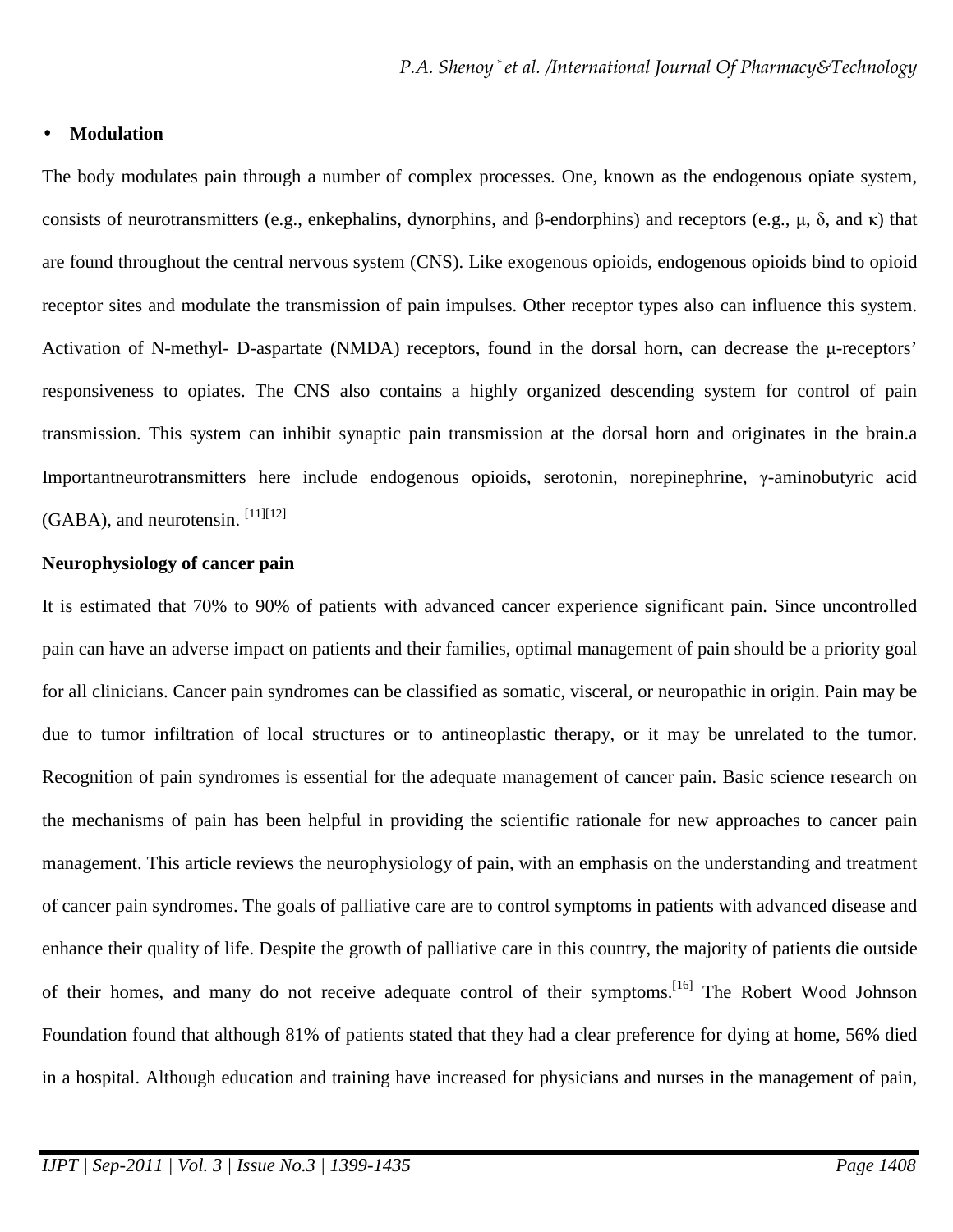*P.A. Shenoy \* et al. /International Journal Of Pharmacy&Technology* many patients do not receive adequate analgesia. More than 70% of cancer patients report pain and more than 36% of patients with metastatic disease have pain severe enough to impair function. Pain also can be psychologically devastating because it can be a constant reminder of the incurable and progressive nature of the disease. <sup>[21][22]</sup>



**Figure: 1- Pain pathway** 

# **Causes of cancer pain**

## • **Tumour-related nociceptive pain syndromes**:

Neoplastic invasion of bone, joint, muscle, or connective tissue can cause a persistent somatic pain; bone pain syndromes are the most common. Only a small proportion of bone metastases become painful, and the factors that convert a painless lesion into a painful one are unknown. The spine is the most common site of bone metastases and many patients with cancer have back pain. Extension of a neoplasm from the vertebra has the potential to damage the spinal cord or nerve roots, and thereby produce substantial neurological compromise. Back pain from vertebral metastasis is, therefore, a marker of potential epidural spinal cord or equine compression. Obstruction, infiltration, or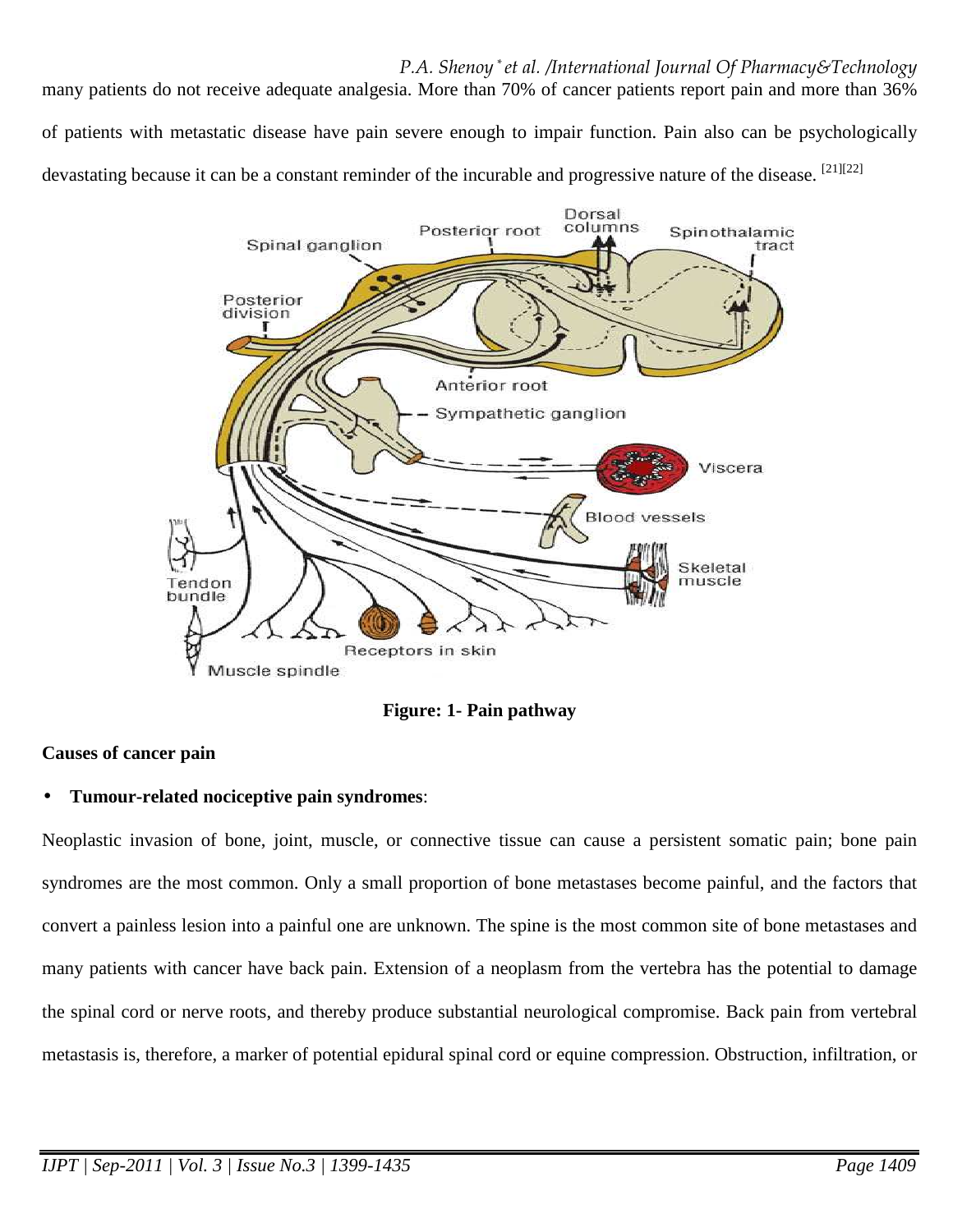*P.A. Shenoy \* et al. /International Journal Of Pharmacy&Technology* compression of visceral structures, including hollow viscous and supporting connective tissues, produce various visceral nociceptive pain syndromes. [23]

## • **Tumour-related neuropathic pain syndromes**:

Neuropathic pain syndromes may be caused by tumour infiltration or compression of nerve, plexus, or roots, or by the remote effects of malignant disease on peripheral nerves. The syndromes are highly variable; patients may have aching pains or dysesthesias (abnormal pain sensations such as burning) anywhere in the dermatomal region innervated by the damaged neural structure.<sup>[23]</sup>

## • **Treatment-related pain syndromes**:

Nociceptive pain syndromes related to chemotherapy, radiation therapy, or surgery is rare. Somatic pain related to osteonoecrosis of bone can be caused by radiation or corticosteroid-based chemotherapy regimens, and chronic visceral pain can follow intraperitoneal chemotherapy or abdominal radiation therapy. These syndromes can mimic tumour-related pains and in the assessment it is important to exclude recurrence. Most post-treatment pain syndromes are neuropathic. The factors that predispose some patients to chronic neuropathic pain after nerve injury, the extent or severity of which may be minor, are unknown. Any surgical incision could lead to a neuropathic pain syndrome in a small proportion of pateints. Repeated assessments are often needed to exclude tumour recurrence. Chronic pain after any amputation can result in neuroma formation at the amputation site, the underlying cause of stump pain, or central-nervous-system processes that presumably underlie the development of phantom pain. Radiation-induced fibrosis can damage a peripheral nerve or nerves and cause chronic neuropathic pain. <sup>[23]</sup>

## **Types of cancer pain**

## • **Somatic Cancer Pain**

Somatic cancer pain can be caused by neoplastic invasion of bone, joint, muscle, or connective tissue. The local tumour mass produces and stimulates local production of inflammatory mediators, causing ongoing stimulation of peripheral nociceptors. Other sources of somatic cancer pain include bone fractures, reactive spasm of muscle overlying an area of tissue damage, postsurgical incisional pain, and radio/ chemotherapy-induced pain syndromes.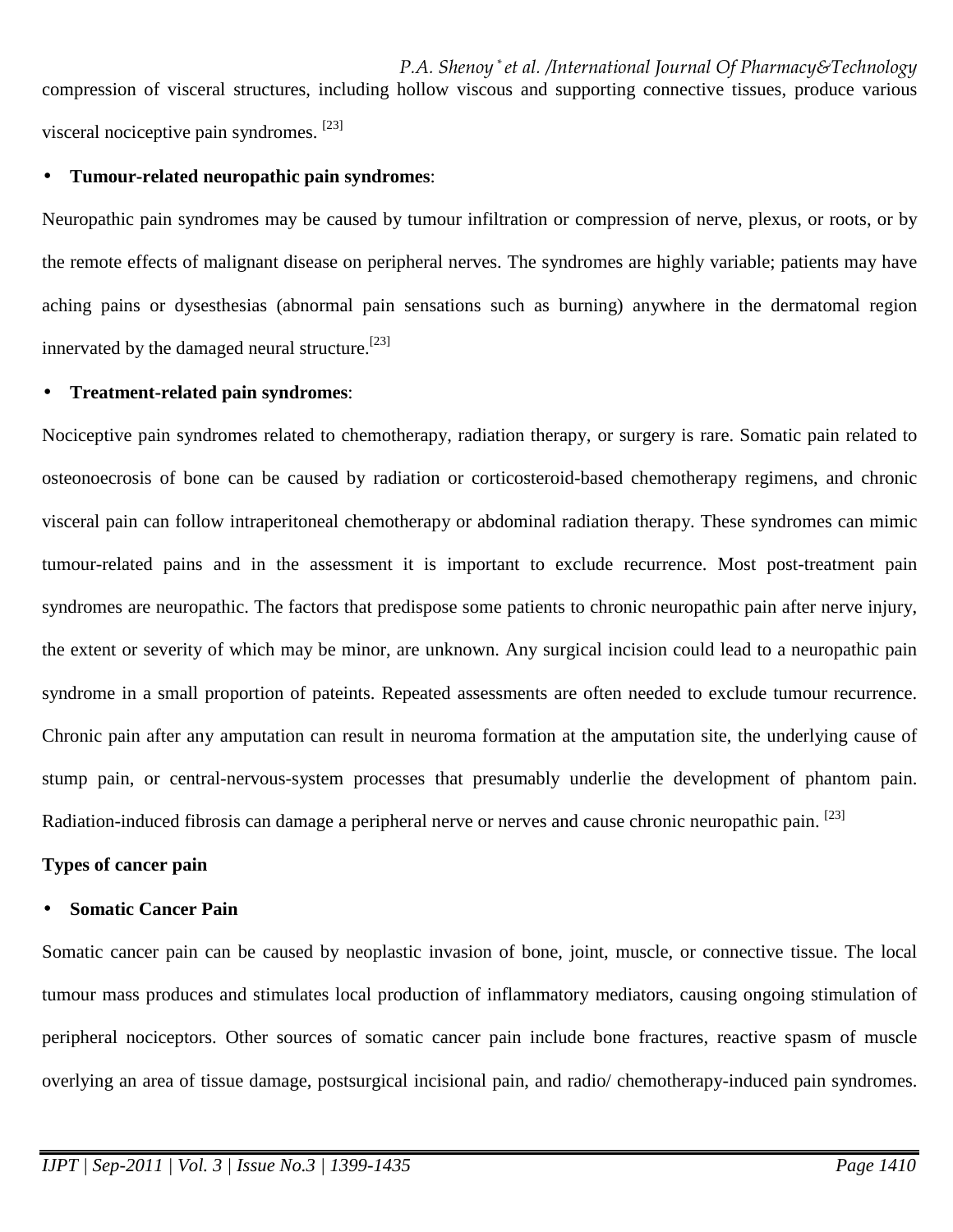*P.A. Shenoy \* et al. /International Journal Of Pharmacy&Technology* The most prevalent somatic pain syndromes are related to neoplastic bone involvement. Bone pain may be acute, chronic, or incidental in nature. It is typically dull, varies in intensity, causes local tenderness, and is exacerbated by weight-bearing or movement.<sup>[16][24]</sup>

#### • **Bone Pain**

Direct tumour invasion of bone or the development of osseous metastases may account for persistent bone pain. Not all bone metastases are painful, and the pain is often disproportionate to the radiological findings. Nociceptive afferents are most concentrated in the periosteum, whereas bone marrow and cortex are less sensitive to pain. Some of the mechanisms contributing to neoplastic bone pain include stretching of the periosteum by tumour expansion, local microfractures that cause bony distortion, nerve compression due to either collapsed vertebrae or direct tumour encroachment, and local release of algesic substances from the bone marrow. Bone pain has been correlated with osteoclastic activity. In normal bone, the net activity of bone resorbing cells (osteoclasts) equals the net activity of bone-forming cells (osteoblasts). In metastatic disease, there is evidence of increased osteoclastic activity. Both tumor and humoral factors, including prostaglandins, cytokines, local growth factors, and parathyroid hormone,enhance osteoclastic activity and act locally to stimulate nociceptors. Despite increased osteoclastic activity, bone formation also increases. With this increased turnover of bone, the proportion of immature, undermineralized bone increases and thus the likelihood of fracture increases. The metabolic activity of bone is a predominantly surface-based phenomenon. Since cancellous bone provides a large surface area compared with cortical bone, it is not surprising that neoplastic disorders of bone remodeling are expressed earlier at cancellous sites. It is likely that a combination of peripheral and central mechanisms contributes to pain associated with bony metastases. [16][24]

**Peripheral mechanism**: Periosteum is well innervated and the sensory free nerve endings present are thought to be involved in the mediation of pain. Although the precise mechanisms are unclear, it is thought that excessive osteoclast-induced bone destruction leads to pain through stimulation of mechanoreceptors in the periosteum. Sensory nerve fibers may also be destroyed due to excessive osteoclastic activity and this may lead to neuropathic-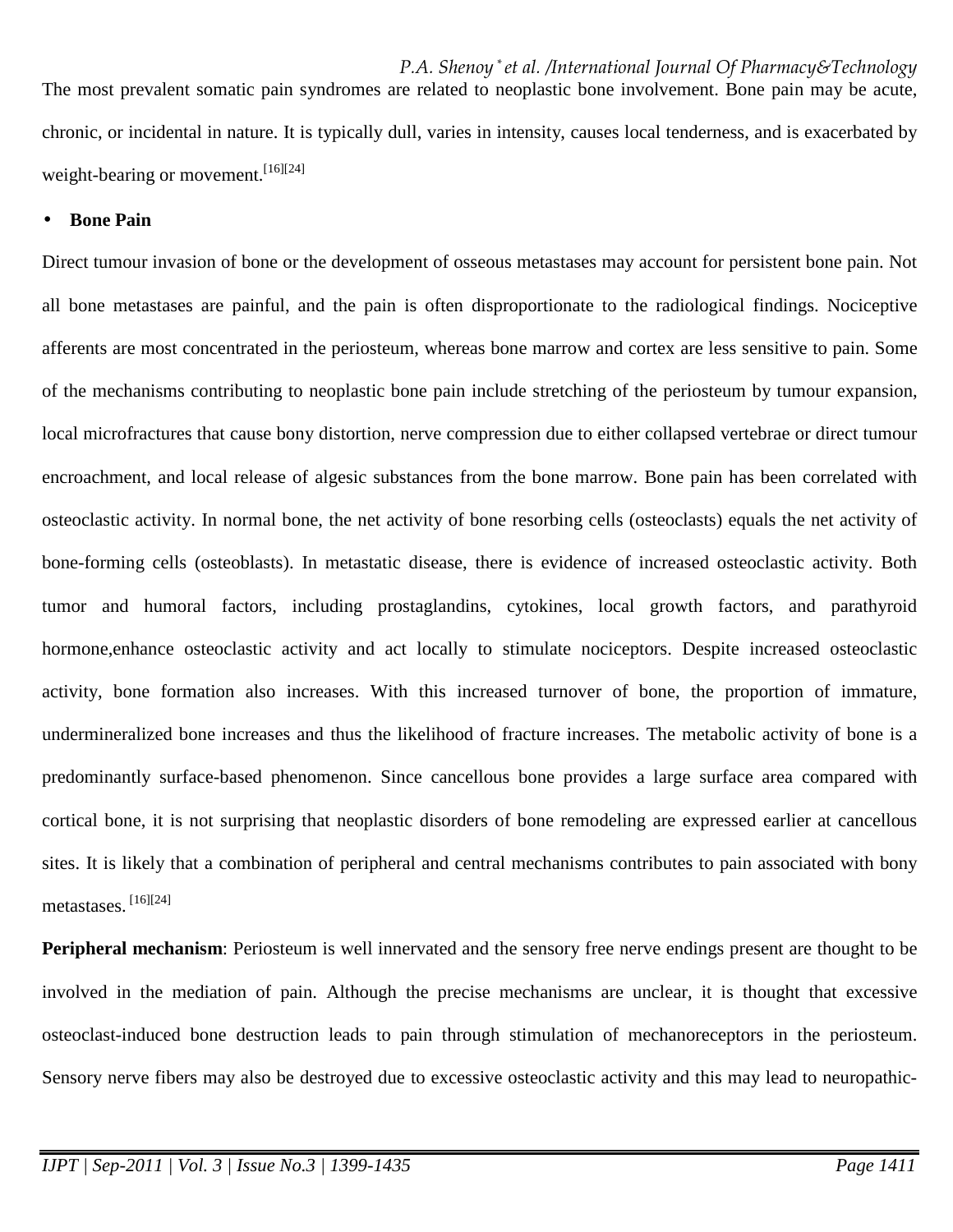*P.A. Shenoy \* et al. /International Journal Of Pharmacy&Technology* type pain. Sensory neurons in the periosteum are also affected by increased mechanical stress within the bone which may lead to pain and increased sensitization. This effect is enhanced by the presence of inflammatory cells within the tumor caused by an osteoblastic response, contributing to a local acidosis and in turn sensitizing acid sensing ion channels such as the transient receptor potential vanilloid receptor 1 (TRPV1). Studies have shown that TRVP1 is important in the integrative signaling in CIBP and inhibiting its release is important in controlling complex pain states. Tumor cells and tumor stromal cells secrete various inflammatory cells that contribute to the sensitization of excitation of primary afferent neurons, causing peripheral sensitization. One product that is significant in CIBP is nerve growth factor (NGF), which also acts to intensify nociceptive transmission in the dorsal horn.<sup>[16][17][19][20]</sup>

**Central Mechanism:** It has been suggested that CIBP is a unique pain state showing physiological characteristics of both inflammatory and neuropathic pain and changes in dorsal horn cell phenotype. Whereas inflammatory pain states are characterized by up-regulation of calcitonin gene-related peptide (CGRP), and neuropathic pain states by up-regulation of neuropeptide Y (NPY), CIBP is distinct in that there is an up-regulation of dynorphin in the deep dorsal horn and increased expression of c-fos. In addition, it has been shown in rat models of CIBP that repetitive noxious stimulation of primary C-fiber afferents results in a "wind-up" phenomenon which is characterized by an escalation of nociceptive transmission by cells in the dorsal horn. Wind-up contributes to central sensitization via wide-dynamic range (WDR) cells resulting in the amplification and prolongation of nociceptive transmission in ascending pathways in the central nervous system. This sensitizing effect results in sensitivity to normally non noxious mechanical and thermal stimuli (allodynia) and exaggerated responses to noxious stimuli (hyperalgesia). Central sensitization is mediated via activation of the N-Methyl- d-aspartate (NMDA) glutamate receptor and is a feature of many chronic pain states.  $^{[16][17][19][20]}$ 

## • **Visceral Cancer Pain**

Certain clinical characteristics are peculiar to visceral pain. Some viscera are apparently insensitive to pain. Solid organs such as lung, liver, and kidney parenchyma are insensitive, despite gross destruction by malignancy, and pain is signaled only when capsular or adjacent structure is involved. Harmful stimuli such as burning or cutting of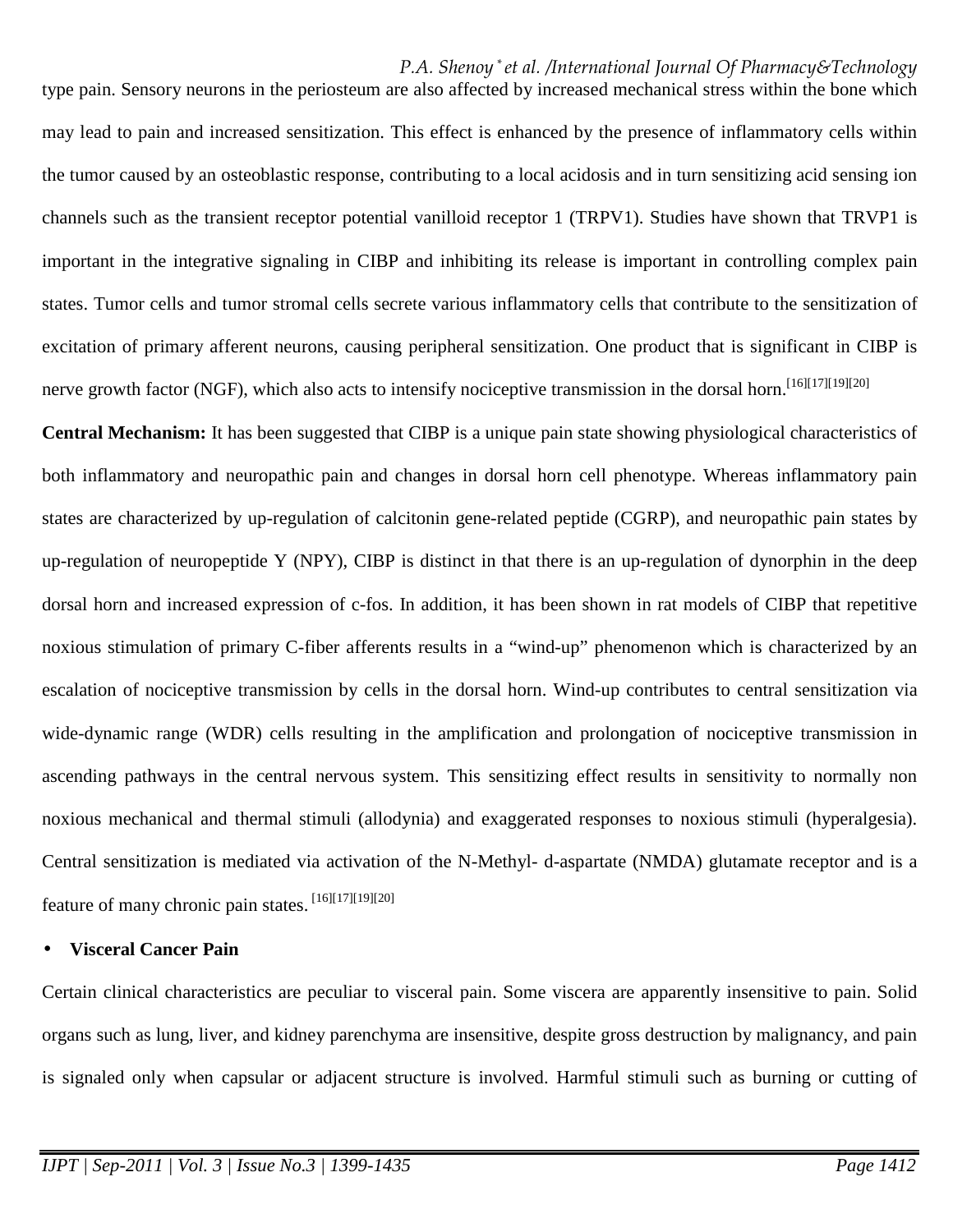*P.A. Shenoy \* et al. /International Journal Of Pharmacy&Technology* visceral tissue do not cause pain, whereas a natural stimulus such as hollow-organ distension readily produces pain. Visceral pain is often diffuse and poorly localized, and it is sometimes referred to other non visceral structures, making the source of the pain difficult to elucidate. Visceral pain may be accompanied by autonomic reflexes such as nausea. The physiological significance of these properties is not yet fully understood. Visceral pain arises from direct stimulation of afferent nerves due to tumor infiltration of the soft tissue or viscera. Stretching, distension, or ischemia of the viscera may cause visceral pain. This pain tends to be poorly localized and often ill defined. As already noted, visceral pain can be deep, aching, or colicky pain. In cancer patients, visceral pain may be caused not only by direct tumor infiltration, but also by variable conditions such as constipation, radiation, or chemotherapy. [16][18][24]

#### **Mechanisms of Visceral Pain**

Receptors: Recent research has shown that there are two distinct classes of nociceptive sensory receptors in viscera. The first class is composed of "high-threshold"receptors that respond to mechanical stimuli within the noxious range. These have been identified within many viscera, including the heart, lungs, gastrointestinal tract, ureters, and urinary bladder. The second class is composed of receptors that have a low threshold to natural stimuli and encode the stimulus intensity in the magnitude of their discharges, the so-called "intensity-encoding" receptors. Both receptor types are mainly concerned with mechanical stimuli such as stretch and are involved in the peripheral encoding of noxious stimuli in viscera. Experimental data suggest that viscera contain nociceptive afferents that are normally considered "silent." In the presence of local inflammation or tissue injury, these afferents become sensitized and respond to previously innocuous natural stimuli. The clinical significance of this inflammationinduced sensitivity is unknown. High-threshold afferents signal acute visceral pain. Local ischemia, hypoxia, and inflammation cause pain by sensitizing high-threshold receptors and these previously "silent" or unresponsive receptors. Inflammatory mediators released locally lower their firing threshold and, by peripheral sensitization, augment and perpetuate the transmission of noxious stimuli. [16][17]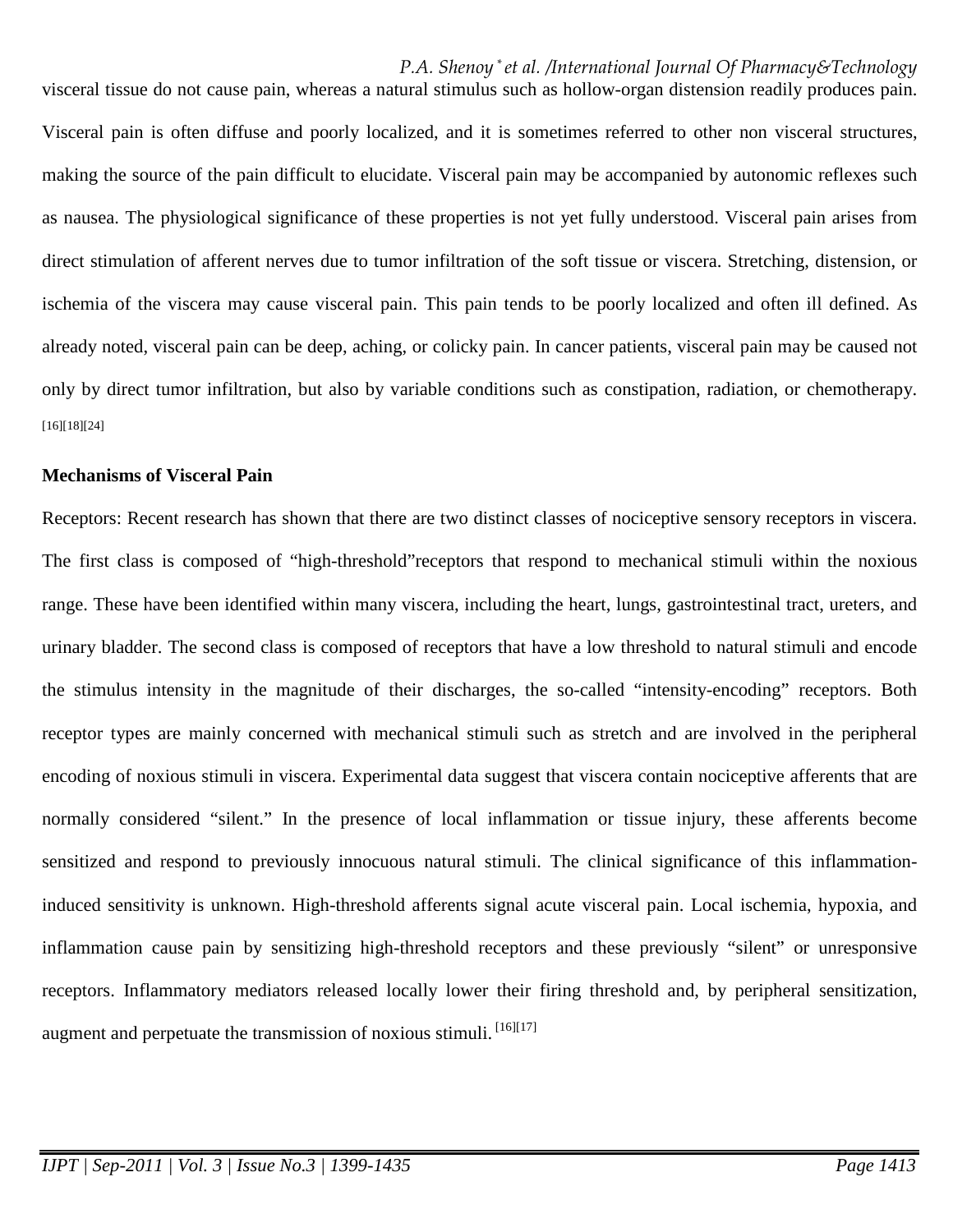*P.A. Shenoy \* et al. /International Journal Of Pharmacy&Technology* Triggering Factors — Pain in visceral structures is not necessarily linked to tissue injury, but rather is dependent on the nature of the provoking stimulus. An adequate stimulus refers to the stimulus that produces a given sensation. Adequate stimuli that induce pain are distension, ischemia, and inflammation. Hollow organs such as the colon are very sensitive to luminal distension or inflammation but are totally insensitive to cutting or burning stimuli. Pain induced by colonic distension is dependent on the distending pressure rather than the volume. It has been shown that the intraluminal pressure in the colon required to produce a painful sensation is 40 to 50 mm Hg. Hence, a tumor may continue to grow undetected if it fails to exert this intraluminal pressure and may cause pain only at a much later stage when there is complete obstruction of the lumen and a significant rise in intracolonic pressure. Solid organs are least sensitive, whereas the serosal membranes of hollow organs are most sensitive. <sup>[19]</sup>

## **Pathway**

 Viscerosensory information is relayed from the periphery by afferent fibers in sympathetic and parasympathetic nerves. Nociceptive afferents from thoracic and abdominal viscera travel along the path of visceral sympathetic efferent fibers. Thoracic nociceptive afferents travel to the thoracic splanchnics before converging onto the paravertebral sympathetic trunks and then entering the dorsal horn. Abdominal nociceptive afferents travel to the celiac plexus and the thoracic splanchnics prior to entering the sympathetic trunks and dorsal horn. In contrast, the pelvic visceral nociceptor afferents converge on the pelvic splanchnic nerves, which are primarily parasympathetic efferent fibers. Some pelvic afferents also pass through the lumbar sympathetic splanchnic nerves. On entering the dorsal horn, visceral afferents terminate on spinal cord lamina I and V. Visceral afferents constitute 10% of all afferent inflow into the spinal cord. This is a relatively small number when considering the large surface area of some organs. However, the number of dorsal horn neurons that respond to visceral stimulation is estimated to be 56% to 75%, suggesting functional divergence of these neurons. There are no neurons that respond exclusively to visceral afferents. Both anatomic and electrophysiologic studies have demonstrated viscerosomatic convergence in both the dorsal horn and supraspinal center. There is also evidence of viscerovisceral convergence onto these second-order neurons. Examples include the convergence of pelvic visceral inputs such as colon/rectum, bladder,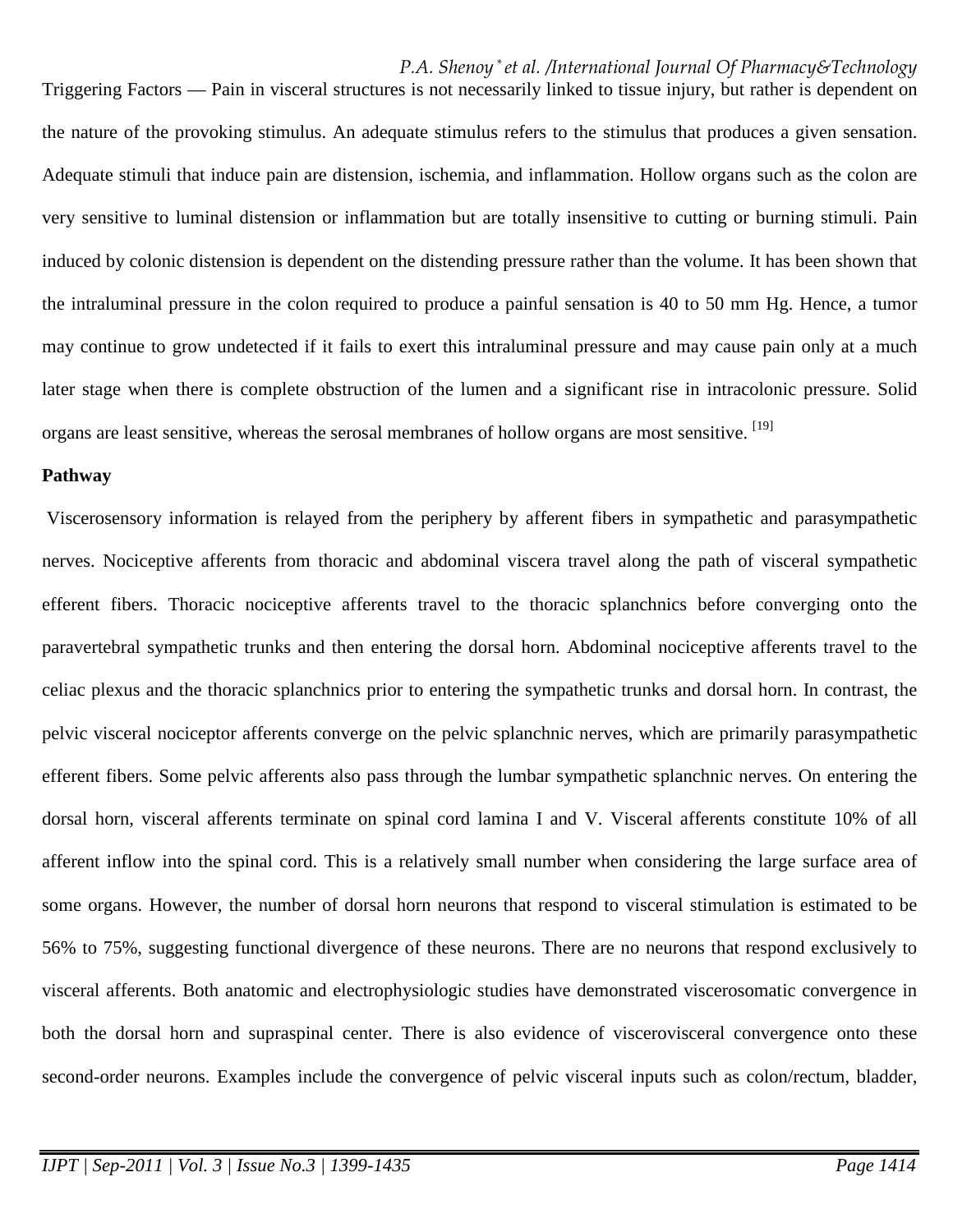*P.A. Shenoy \* et al. /International Journal Of Pharmacy&Technology* uterine cervix, and vagina. Poorly localized visceral pain may be explained by the low density of visceral nociceptors, the functional divergence of visceral input with the central nervous system, and viscerovisceral convergence in the spinal cord. In addition to the spinothalamic and spinoreticular tracts, three new pain pathways have been identified in the spinal cord — the dorsal column pathway, the spinoparabrachioamygdaloid pathway, and the spinohypothalamic pathway. The dorsal column pathway differs from the spinothalamic neurons in that it ascends ipsilaterally near the midline before terminating in the nucleus gracilis. From there, internal arcuate fibers transmit nociceptive input to the ventroposterolateral (VPL) nnucleus of the thalamus. Recent work by Al-Chaer and colleagues has identified the dorsal column as being more important in visceral nociceptive transmission than the spinothalamic and spinoreticular tracts. In monkeys, colorectal distension stimulates firing of viscerosensitive (VPL) neurons. After a dorsal column lesion at T10 level, the responses were dramatically reduced despite ongoing stimulation. Interestingly, a similar lesion of the SPT at T10 does not achieve the same effect. Further animal studies have recently reported that the dorsal column also has a role in signaling epigastric nociception. These newly identified pathways have led to new clinical approaches in managing visceral cancer pain. In humans, midline myelotomy has been used to treat visceral pain. Its success is clearly not due to interruption of the decussating fibers of the SPT, as was previously thought. This procedure has been performed successfully for pelvic cancer pain and did not produce neurological sequelae.  $[16][17]$ 

## • **Referred Pain**

Visceral pain may be localized to distant and often superficial somatic structures such as muscle or skin. A common example of referred pain is the shoulder, abdominal, and back pain that occurs with pancreatic carcinoma. Viscerosomatic convergence provides a convincing explanation for "referred pain." This "convergenceprojection"theory proposes that the activity in ascending spinal pathways is misconstrued as originating in somatic structures because of previous experiences of somatic pain. When somatic structures are invaded by visceral malignancies, further localized pain may ensue. Local hyperalgesia may occur at the referral site. This may be due to a combination of central sensitization as a result of continual noxious visceral input and peripheral algogenic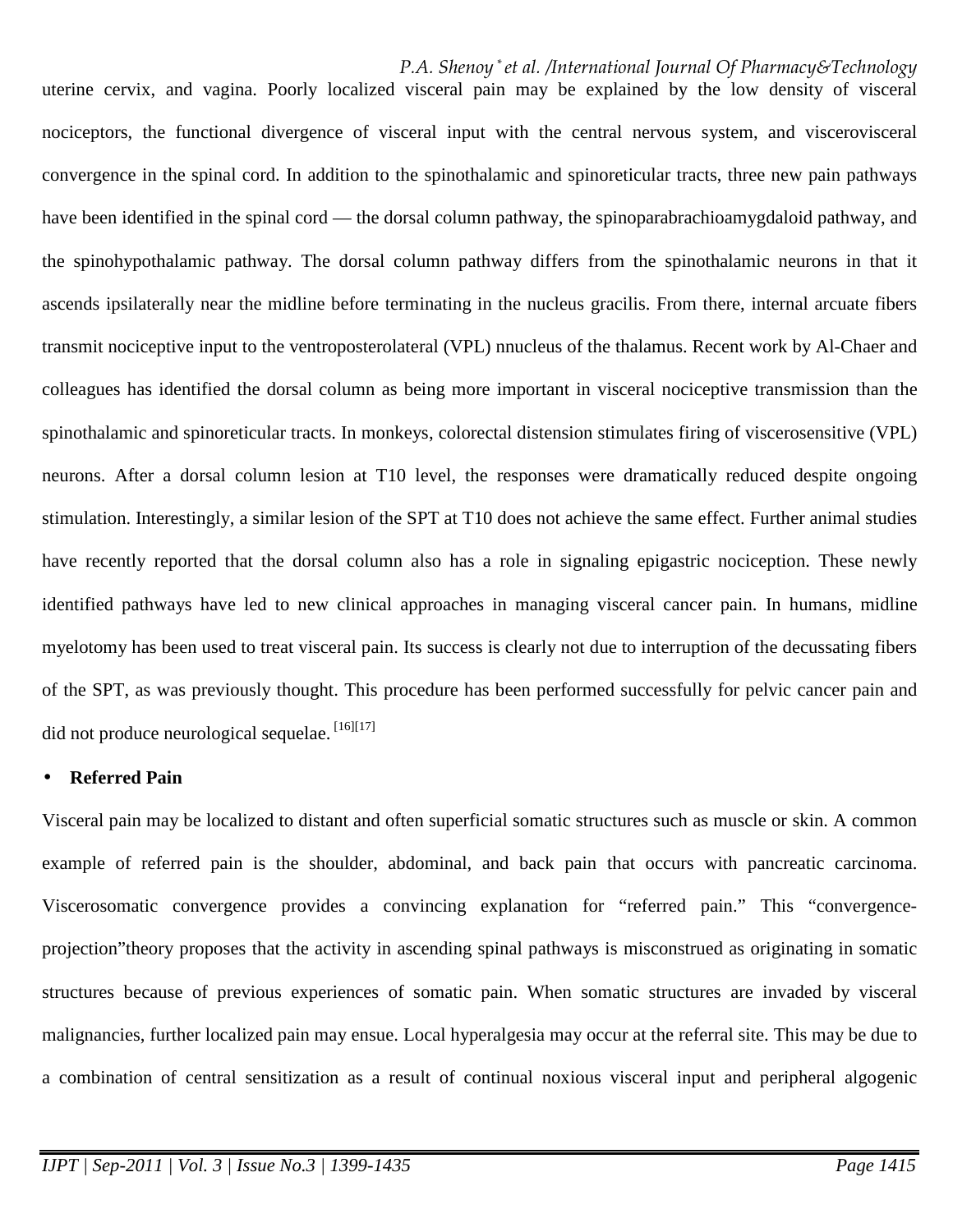*P.A. Shenoy \* et al. /International Journal Of Pharmacy&Technology* mechanism. managed by neurolysis of the superior hypogastric plexus, while perineal pain due to pelvic cancer can be eased by blockade of the ganglion impar. Ablative neurosurgical techniques are used less often than in the past, but for patients with refractory unilateral cancer pain, percutaneous cordotomy may still be useful. The recently described dorsal column pathway may also offer therapeutic options for the future. [16][24]

#### • **Neuropathic Cancer Pain**

Neuropathic pain results from damage or inflammation of the nervous system, either peripheral or central. Only peripheral neuropathic pain will be discussed here. In patients with cancer, peripheral neuropathic pain can be caused directly by infiltration or compression of the nerve by the tumor or indirectly by cancer treatments such as radiation therapy and chemotherapy (eg, vincristine). In debilitated patients, herpes zoster is common, and postherpetic neuralgia may follow. Neuropathic pain is characterized by the following pain symptoms: spontaneous burning pain with an intermittent sharp stabbing or lancinating character, anincreased pain response to noxious stimuli (hyperalgesia), and pain elicited by nonnoxious stimuli (allodynia). The relationship between mechanism and symptomatology is complex. The underlying mechanism can be different for the same symptom, while the same mechanism can result in different symptoms. Neuropathic pain is generally described as burning or electrical in nature. This type of pain is due to neuronal injury either by the effects of treatment or by tumor invasion. For example, cisplatin, vincristine, and procarbazine can be harmful to nerves. Neuropathic pain may not always be responsive to opioid therapy. Patients with neuropathic pain may report discomfort provoked by a stimulus that does not normally cause pain, such as light touch. Neuropathic pain may have a corresponding neurological deficit

#### **Mechanisms of Neuropathic Pain**

Spontaneous firing of C-fiber nociceptors and lowthreshold A delta-fiber mechanoreceptors has been reported after nerve injury in humans. Following nerve injury, sodium channels accumulate both at the site of injury and along the length of the axon. These sodium channels form foci of hyperexcitability that result in ectopic action potential discharge in the axon and cell body of the nerve fiber. Sympathetic activity also plays a role in the mechanism of spontaneous pain. Expression of beta-adrenoreceptor in injured and uninjured axons can occur after nerve injury,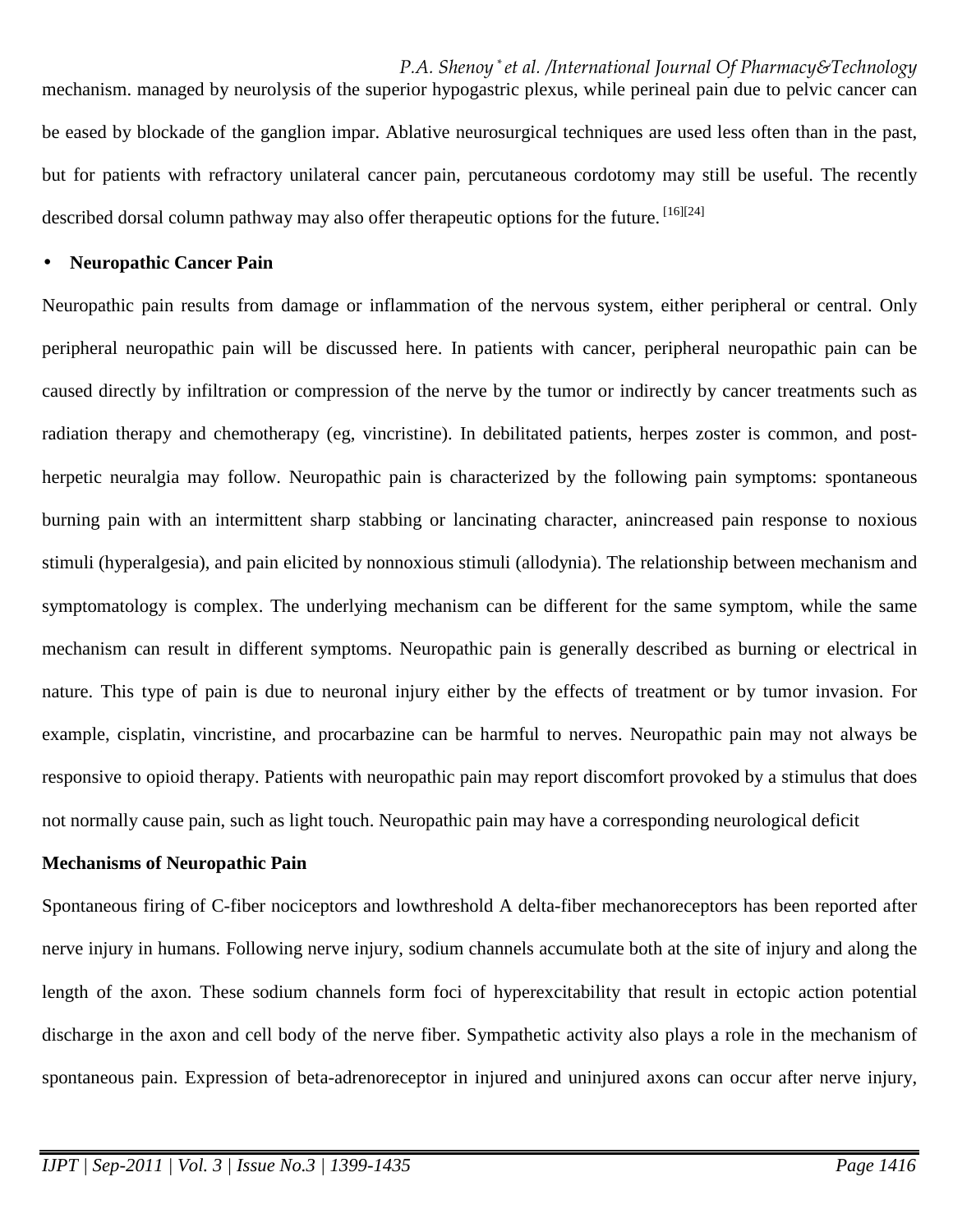rendering them sensitive to circulating catecholamines. Nerve injury can induce growth of sympathetic axons around the sensory neurons in the dorsal root ganglion. Dorsal horn neurons act as the "gate-keepers" for nociceptive transmission, receiving both excitatory input from sensory neurons and inhibitory input from the spinal cord and higher centers. Peripheral nerve injury may reduce inhibitory control over dorsal horn neurons through various mechanisms. This may result in spontaneous firing of dorsal horn neurons or an exaggerated response to the noxious stimuli. Central sensitization is an important mechanism of hyperalgesia and allodynia. The mechanism has been discussed in the previous section. The resultant effects will be expansion of the peripheral receptor field where a stimulus will activate neurons, increased response to a noxious stimulus, and initiation of action potential discharge from subthreshold input. There are two additional mechanisms for allodynia. Peripheral nerve injury can induce sprouting of A delta- fiber central terminal into lamina II, which normally receives only nociceptive information from C fibers. As a result, the low-threshold information from large A delta afferents that is normally perceived as touch may now be misinterpreted by the nervous system as pain. Peripheral nerve injury can also result in expression of neuropeptides usually involved in nociception such as substance P and calcitonin-gene-related peptide in A delta fiber, a phenomenon called phenotypic switch. Thus, A delta fibers, upon stimulation by low-threshold stimuli, will release substance P in the dorsal horn and thereby generate a state of central hyperexcitability normally produced only by nociceptive input. [16][17][24]

#### **Assessment**

Comprehensive pain assessment is one of the most important initial steps for successful management of cancer pain. It is recommended that pain should be evaluated at every clinical visit and incorporated as the "fifth vital sign". Ideally, the assessment should target the severity, duration, quality, and location of the pain. Reports of pain made by the patients should be the primary source of pain assessment and should be obtained at periodic intervals. The cornerstone of adequate pain management is a thorough patients assessment and frequent reassessment. A complete history and a physical examination, with emphasis on the patients symptoms, are obtained, including information regarding the location, intensity, radiation, aggravating factors, timing, quality, and meaning of the pain.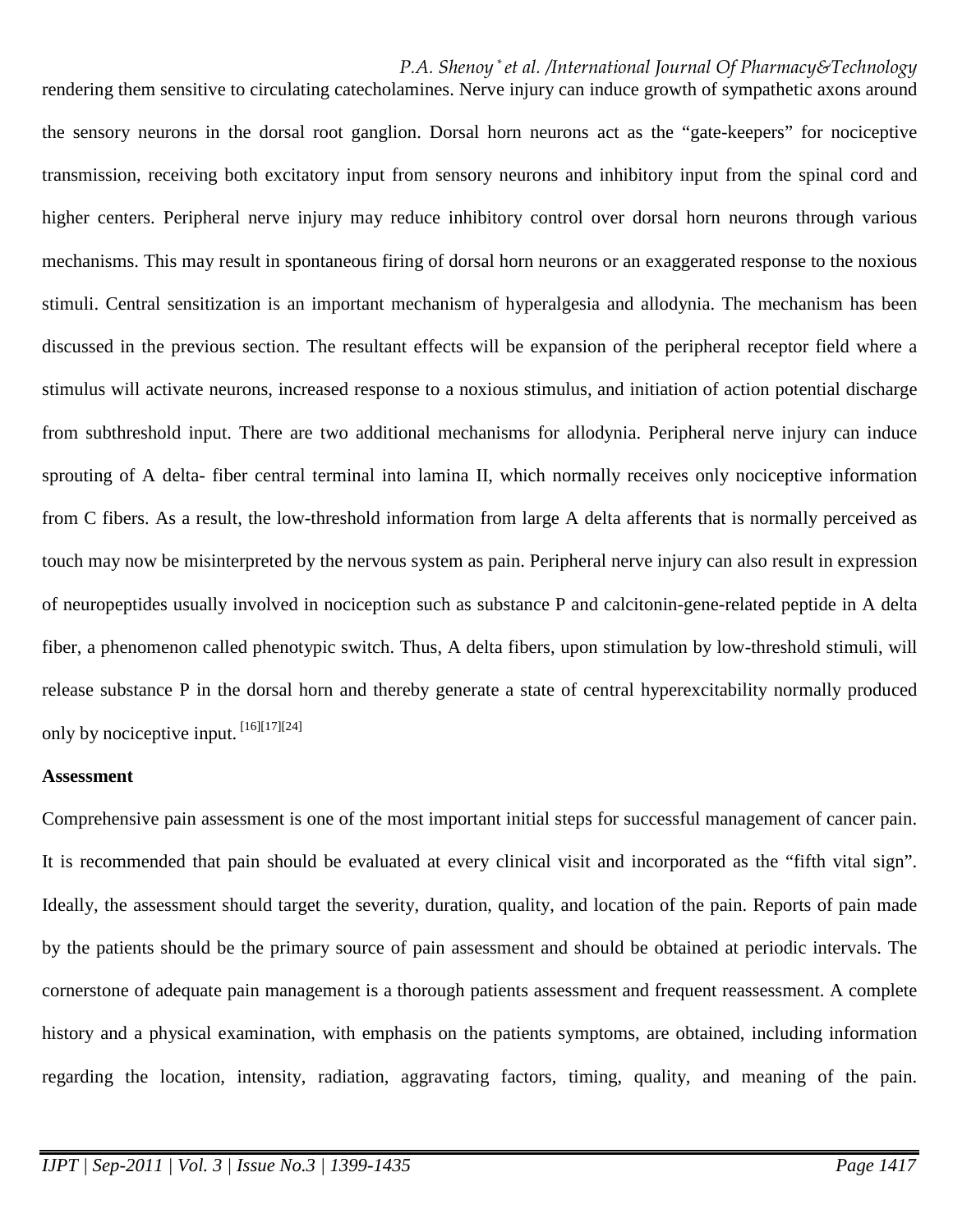Medications and treatments are reviewed, and a psychosocial history is taken. The management of cancer pain depends on a comprehensive assessment that characterizes the symptom in terms of phenomenology and pathogenesis, assesses the relation between the pain and the disease, and clarifies the impact of the pain and comorbid conditions on the patient's quality of life. This assessment requires the use of a standard nomenclature and an approach that explores the many dimensions of pain and other features of cancer. In addition, it is important for the clinician to inquire about how the pain has affected patient's daily activities and relationships with others. Clinicians should attempt to obtain more information about the pain by conducting pain histories to determine a cause and the best treatment modality. It has also been suggested that clinicians pay more attention to psychological factors because fear and anxiety may have significant effect on the perception and experience of pain. To help introduce objectivity in the evaluation, a number of pain scales have been utilized to quantify pain intensity. Currently, it is recommended that pain should be measured using a numerical rating scales (from 0–10, where 0 indicating no pain and a 10 indicating the worst imaginable pain). In cases of children, the elderly, and patients with language differences, facial expression scales, i.e, Wong-Baker scale, should be considered. This enables clinicians to make a continuous objective assessment of pain intensity throughout the course of the treatment. To assess the quality of the painful stimulus, it is best to allow the patients to describe the pain themselves, which very often helps healthcare practitioners get a better understanding of the source and the type of pain.<sup>[22]</sup>

## • **Parameters consider during cancer pain assessment:**

**Intensity***:* The intensity or severity of the pain must first be quantified. Pain rating scales that have been used for more than a decade allow patients to quantify their pain so that health care providers can determine the effectiveness of the therapy. The most commonly used is the numeric rating scale. Pain is rated on a scale of 0-10, with 8-10 being severe pain, 4-7 moderate pain, and 1-3 mild pain.6 Other scales, including the visual analog scale and the verbal rating scale, are available to quantify the patient's pain. Each of these scales has specific advantages in helping patients to effectively communicate the intensity of their pain. Once the patients are receiving therapy, pain can be tracked by utilizing the pain scale. This approach also allows the patients to objectively evaluate the efficacy of the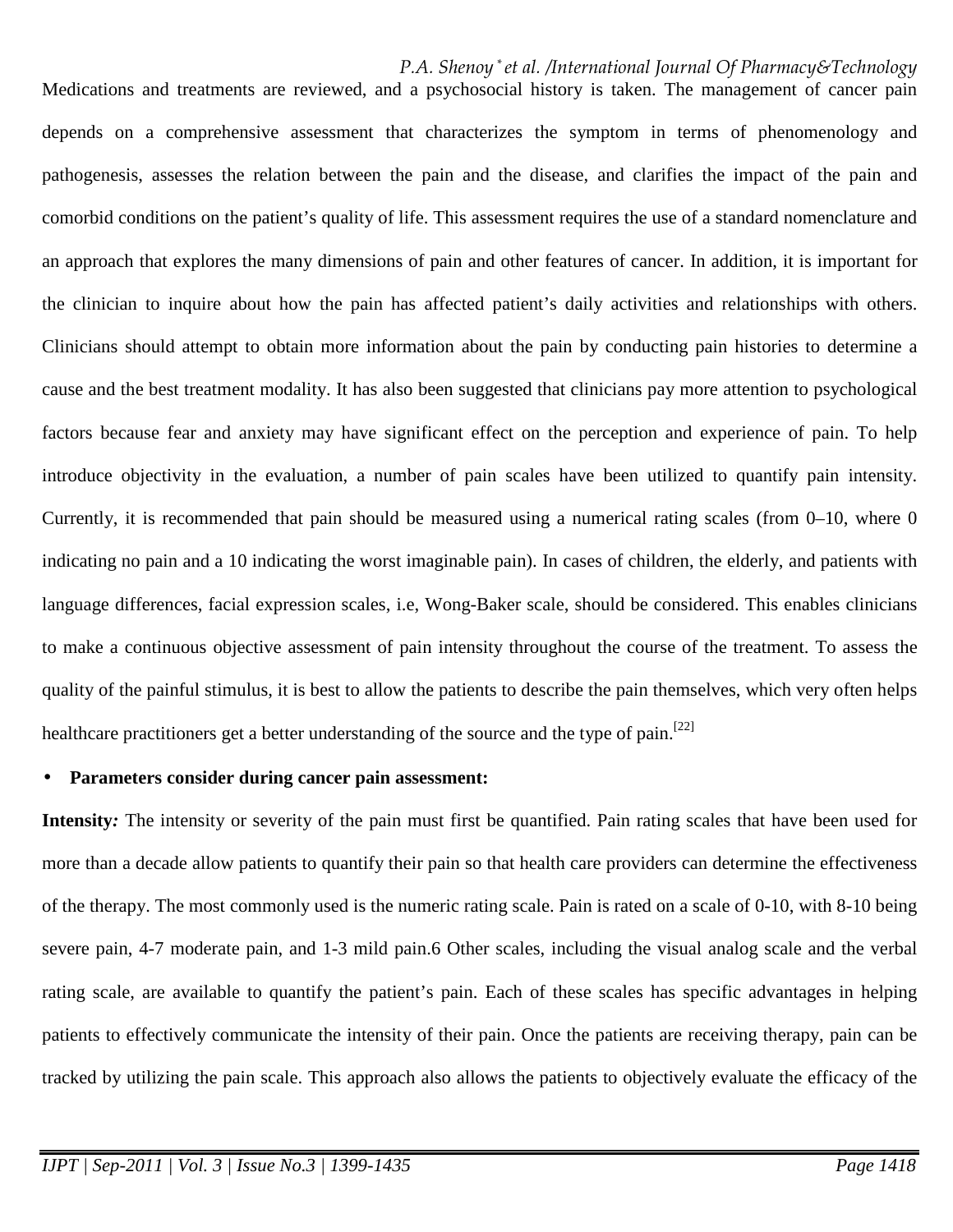*P.A. Shenoy \* et al. /International Journal Of Pharmacy&Technology* therapy. The occurrence of severe pain and the frequency in which breakthrough medications are used should be closely monitored. Reliance on breakthrough medication throughout the course of the day should alert the clinician that the patient's therapy needs to be altered. Since most patients have variable tolerances to pain, patients should frequently be asked if the pain is interfering with their daily activities. As some patients are unwilling to admit to having increased pain because this may be associated with progression of their underlying disease, this question often provides insight into the level of pain. [21][22]

Location: Precisely locating the discomfort can also help in determining the type and nature of the pain. Welllocalized pain that does not radiate may be somatic in nature and be indicative of metastatic disease to the bone. Pain that follows a dermatomal distribution may be neuropathic in nature and may represent a radiculopathy. Poorly localized, deep pain may be visceral in nature. Asking the patients to mark on a body outline to demonstrate the location of the pain will help the clinician to determine the type of pain that the patient is experiencing.  $[22][23]$ 

**Aggravating/Relieving Factors***:* Factors that increase or decrease the intensity of the pain can aid in the management of the patient's symptoms and reveal the efficacy of treatment. Pain that increases with movement, especially if an extremity is involved, often signifies bony involvement of that limb. Pain that intensifies in the recumbent position may mean involvement of the spine, and prompt action should be undertaken. Pain that worsens with a light touch is known as allodynia and may be consistent with neuropathic pain.  $[22][24]$ 

**Quality:** Patients should be offered a list of adjectives to describe their pain. Pain that is described as burning, shooting, electrical, "pins and needles," and often constant in nature is typically neuropathic. Somatic pain is often described as sharp, aching, constant, well localized, and worse with movement. Visceral pain can be deep, lancinating, episodic, colicky, and often poorly localized.  $[22]$ 

**Timing***:* Pain that increases or intensifies at certain times of the day generally indicates that the medication dosage is inadequate. More frequent use or changing to longer-acting medications should be considered.  $^{[22]}$ 

**Radiation***:* Pain that radiates over dermatomal or nerve distributions can help in localizing the tumor or provide insight into the type of the pain.  $[22]$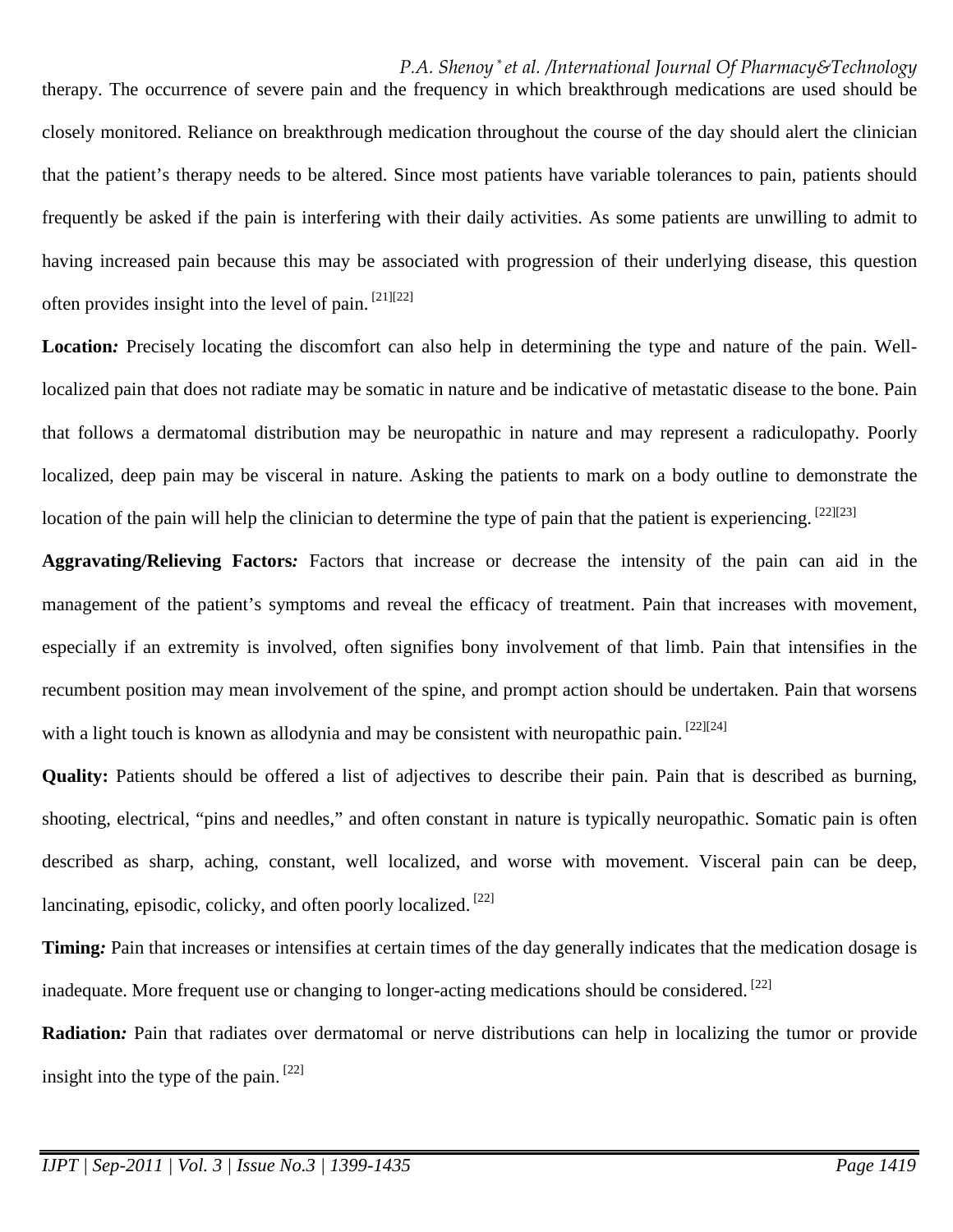*P.A. Shenoy \* et al. /International Journal Of Pharmacy&Technology* **Meaning of the Pain***:* Many patients regard an increase in pain as a sign that their disease is progressing or that uncontrolled pain is inevitable. This can lead to feelings of despair and hopelessness. These patients need reassurance that their pain can be controlled and that their quality of life can be maintained. Below describes a thorough pain assessment in a patient with advanced disease. All patients should complete a standardized questionnaire or undergo a structured interview. The key to good pain management in patients with advanced disease is thorough and frequent assessment. The entire palliative care team can be useful in monitoring a patient's pain. Palliative care nurses are well trained in evaluating the patient's pain. A recent report revealed that referring physicians were satisfied with the performances of hospice nurses in pain assessment and the recommendations offered by the nurses for pain control. Frequent reassessment by nurses allows the practitioner to make management decisions quickly, thus resulting in rapid interventions in the management of the patient's pain. Patients are often unable to adequately rate their pain, and it may be necessary to monitor behavior that could be indicative of pain in some patients. Behavior such as mood swings, agitation, restlessness, and increased fatigue may all signify an increase in the patient's pain. Frequent and thorough reassessment by nurses trained in palliative care who may recognize subtle behavior changes can greatly enhance symptom management. Realistic goals should be set with the patient and family regarding expectations of effective pain management. [22][25]

#### • **Commonly Used Pain Intensity Measurement Scales**

Pain Intensity Scales are used to determine the intensity of a patient's pain, both when pain is initially assessed, and over time. Pain Scales are typically designed using either numerical, visual or verbal forms. Some are a combination of one or more of these forms.

## **Numeric Rating Scale**

The Numeric Rating Scale (NRS) is perhaps the most commonly-used pain intensity scale **(fig-2)**. Patients are asked to rate the intensity of their pain using a 0-to-10 scale on which 0 equals no pain and 10 represents the worst possible pain.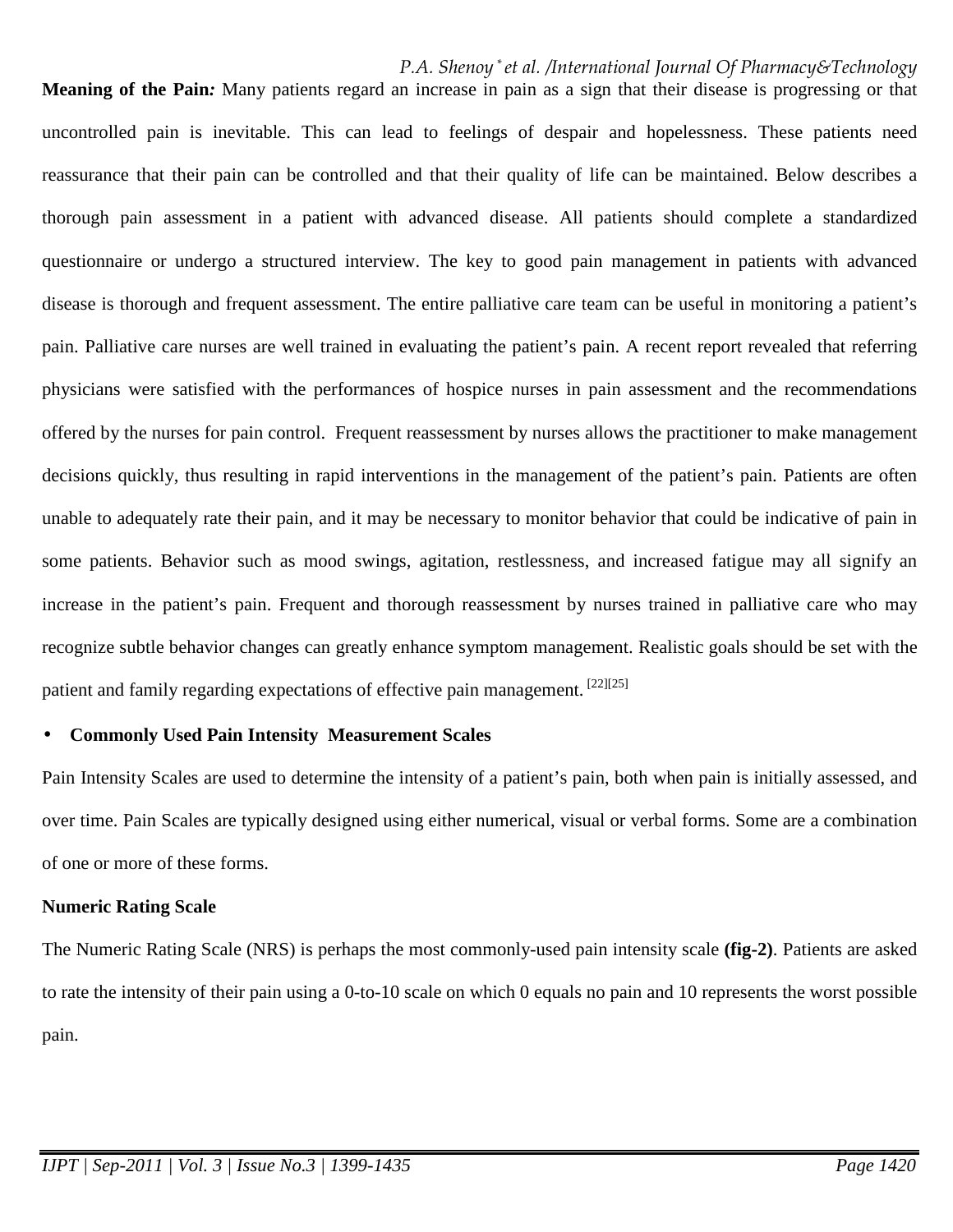

**No Pain Worst Pain** 



## **Verbal descriptor scale**

When using a Verbal Descriptor Scale, patients are asked to rate the intensity of their pain using a scale of descriptive words. Scale descriptions range from no pain to excruciating, or as bad as it could be, pain.

- -Pain as bad as it could be
- -Extreme pain
- -Severe pain
- -Moderate pain
- -Slight pain
- -No pain

## **Faces pain rating scale**

When working with patients who have a language barrier and no translator available, or patients with decreased orientation, you might want to use the Faces Pain Rating Scale **(fig-3)**, shown here. When using the Faces Pain Rating Scale make sure to have the patient point out which face represents their pain, rather than just looking at the patient's face and deciding on your own.



**Figure: 3 - Faces pain rating scale**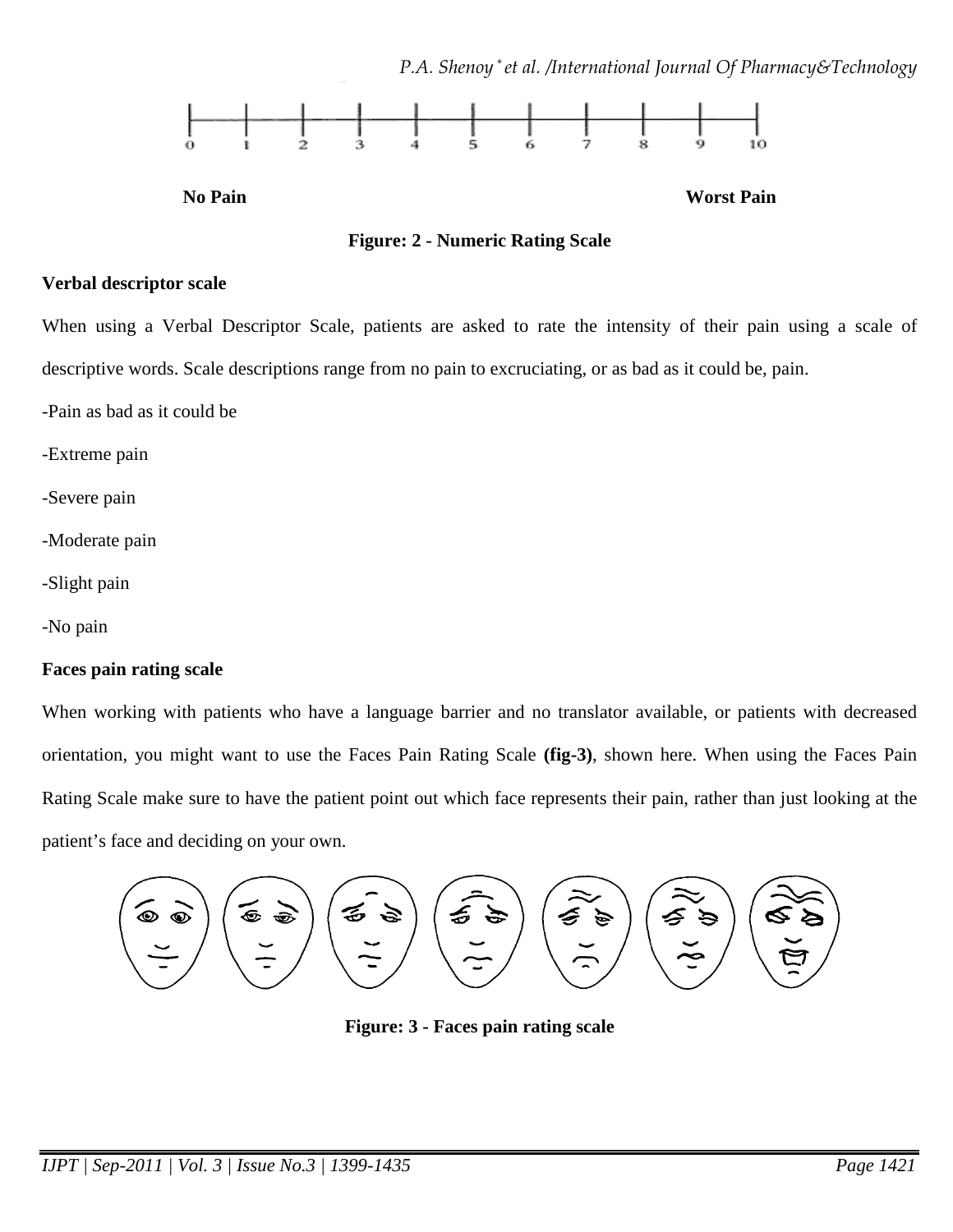#### **Cancer Pain Management**

Symptom control in the home setting may differ from that provided in a more traditional setting such as a hospital or nursing home. In the home setting, the patients or family members provide much or most of the care. The caregivers administer the medications and report changes in the patients status to the health care team. Although the health care team may visit frequently, the patient is dependent on family members for care, which necessitates good communication between the family and the health care team. Pain management must be responsive to the patient's changing symptoms, and care must be taken to respect the family's wishes and limitations. Family members are often reluctant to give injections or administer medicines rectally. Breakthrough medications are often withheld for fear of getting their loved one "addicted" to opioids. Patients may be faced with either financial problems or the lack of an adequate caregiver. For these reasons, the patient's support system and environment must be evaluated. The members of the health care team must establish good lines of communication and trust with their patients and the patients' families, and they must recognize the limitations that may be present in each home. In recognizing the need for improved pain management worldwide, the World Health Organization (WHO) instituted a three-step analgesic ladder as a basis for pain management:  $[22]$ 

**Step 1 - Mild Pain:** acetaminophen or NSAID +/– adjuvant.

**Step 2 - Mild to Moderate:** weaker opioid for mild to moderate pain + acetaminophen or NSAID +/– adjuvant.

**Step 3 - Moderate to Severe Pain:** stronger opioid for moderate to severe pain + acetaminophen or NSAID +/– adjuvant.

The WHO also recommended that in the relief of cancer pain, medication be given according to the following framework:[22]

**By Mouth:** Oral administration of medication is an effective and inexpensive method of medicating patients and should be used when possible. Medicines are easy to titrate using this route and are therefore the preferred method of administration.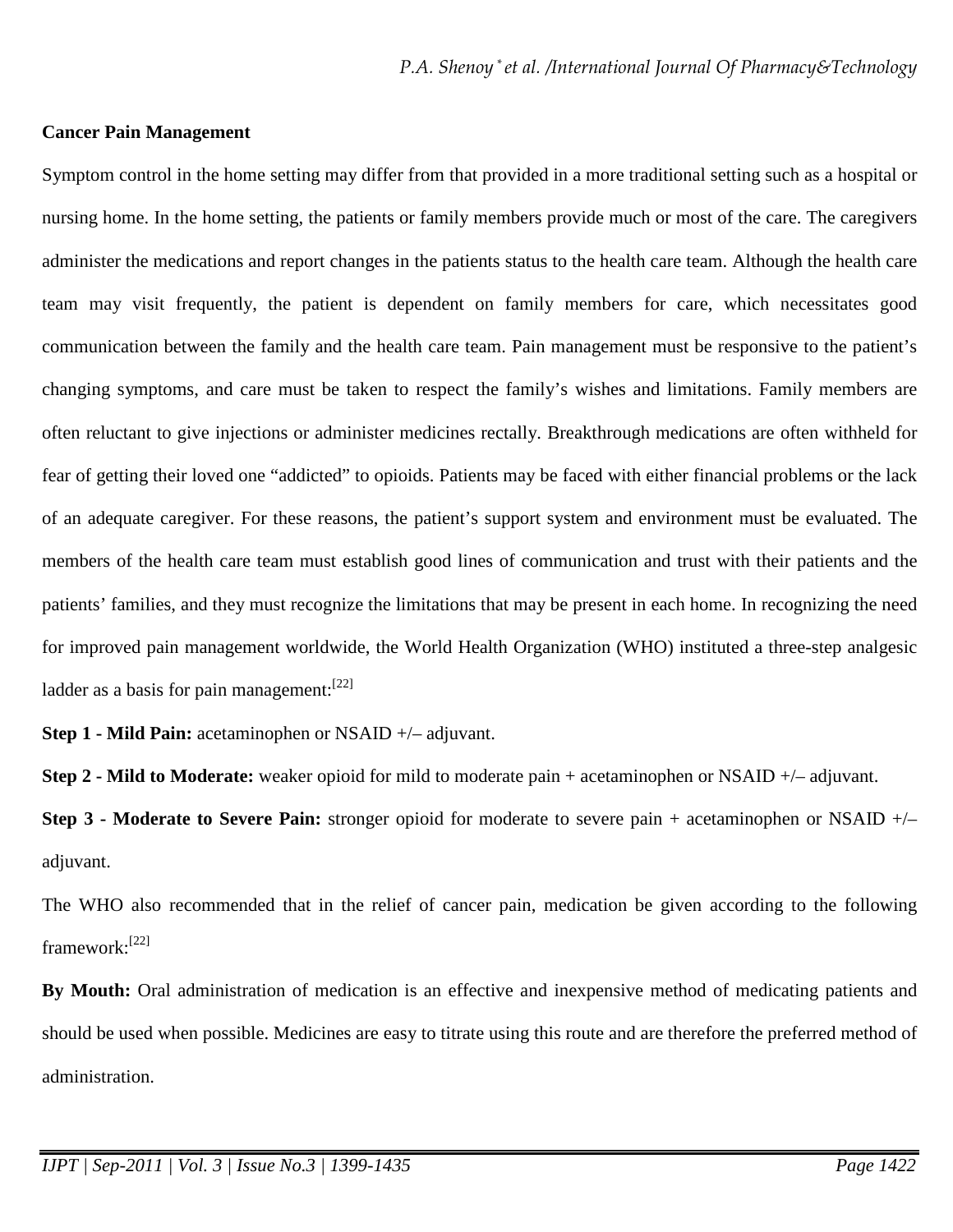*P.A. Shenoy \* et al. /International Journal Of Pharmacy&Technology* **Around the Clock:** Patients should receive their pain medicines throughout the day either by routine administration or by sustained release preparations. This allows for continuous pain relief and minimizes the episodes of pain the patient may suffer throughout a 24-hour period. The goal is to prevent pain rather than react to pain.

**By the Ladder:** The types of pain medications should be changed according to the severity of the pain, using the WHO stepwise approach as a guide to maximize pain relief.

**On an Individual Basis:** Each patient should be treated individually. Patients may require different dosages and/or interventions in order to attain good symptom relief.

**With Attention to Detail:** Patients need to be closely monitored for the efficacy of the intervention and the appearance of side effects during therapy. The WHO has taken the initiative to advocate aggressive treatment of pain. It has recommended to practitioners that regimens be individualized for each patient and that pain generally can be well controlled by the appropriate use of opioids. The National Comprehensive Cancer Network recently released practice guidelines for cancer pain. While stressing the importance of a comprehensive pain assessment and ongoing reassessment, these guidelines recommend specific medications and doses dependent on the severity of pain. For both moderate and severe pain, short-acting opioids are recommended for initial titration. Guidelines for the appropriate length of time for follow-up reassessment as well as the recommended dosage changes are also provided. In addition, comprehensive treatment including educational activities and psychosocial support is recommended. The prevention of side effects is also stressed. Although these guidelines have yet to be validated, they appear more medication specific and clearer recommendations at varying pain levels.<sup>[22]</sup>



**Figure: 4 -WHO ladder for cancer pain management**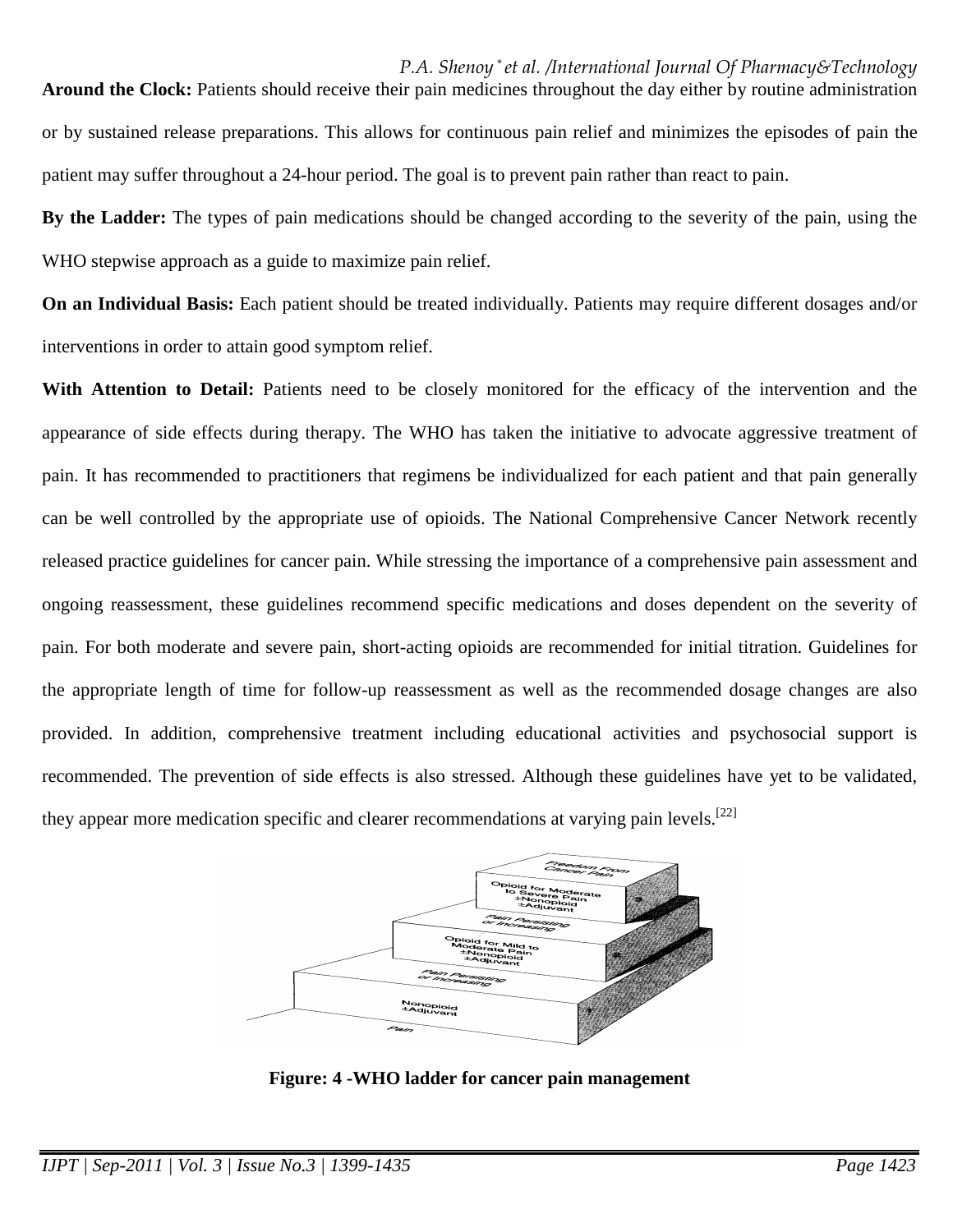#### • **Pharmacological management of cancer pain:**

According to WHO cancer pain treatment ladder **(fig-4)** the initial step in any pain management is consisted of using nonopioid analgesics, which include acetaminophen, aspirin, NSAIDs, such as ibuprofen or ketorolac, and the most recent addition, the selective cyclooxygenase type 2 (COX-2) inhibitors, such as rofecoxib, celecoxib and valdecoxib.

**Acetaminophen** (paracetamol) is recommended as a first step analgesic for mild to moderate pain. Although its mechanism of action is not fully understood, it is thought to inhibit central prostaglandin synthesis in the central nervous system, which explains its analgesic and antipyretic activity without any effects on infl ammation. Acetaminophen is not generally used alone for cancer pain, but rather in combination with opioids (ie, hydrocodone, codeine, etc) Although acetaminophen is effective and well tolerated by most of the patients, its use is limited by a maximum daily dose of 4000 mg (2000 mg/day in patients with hepatic dysfunction) due to potential hepatic toxicity. On the other hand, the gastro-intestinal toxicities seen with chronic NSAIDs use are not seen with acetaminophen. Acetaminophen is excreted by kidneys and dosing must be adjusted in patients with signifi cant renal insuffi ciency. Aspirin is another drug from this group that can be used for mild to moderate pain control. Unlike acetaminophen, aspirin serves not only as an analgesic and antipyretic but also as an anti-infl ammatory agent, which may be an important addition to the therapeutic effect in patients who have severe infl ammatory pain. It is a safe over-the-counter drug widely used for noncancerous acute pain control and for

management and prophylaxis of myocardial infarction due to its well-established anti-platelet action. However, it has to be used very cautiously in cancer patients, as in high doses required for adequate pain control (650–1000 mg orally every 4–6 hours) aspirin can cause a number of unwanted side effects, such as tinnitus, vertigo, hyperventilation, as well as increased risk of peptic ulcer disease and gastrointestinal (GI) bleedings. If overdosed, aspirin can cause cardiovascular instability, exacerbate underlying renal insuffi ciency, and even lead to coma with renal failure, metabolic acidosis, and respiratory arrest. NSAIDs are potent analgesics, antipyretics, and antiinflammatory agents, which makes them useful for cancer related pain of musculoskeletal origin. They work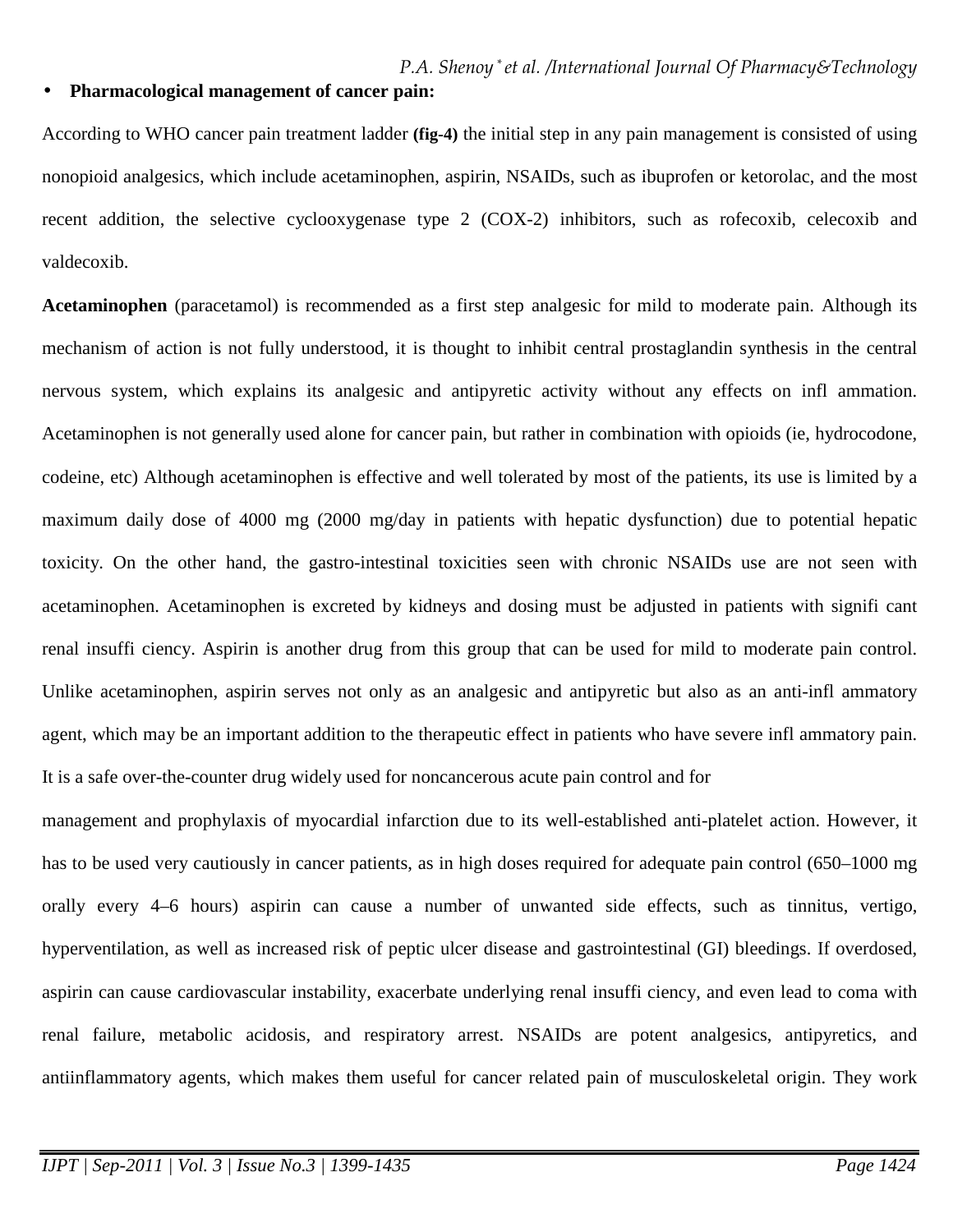through nonspecific inhibition of cyclooxygenase (COX), an enzyme that mediates prostaglandin synthesis from arachidonic acid. Because of nonspecific inhibition of both isoenzymes of cyclooxygenase (COX-1 and COX-2), all nonselective NSAIDs have significant adverse effects on gastric mucosa and renal parenchyma, and some inhibit platelet function. With chronic use, they can cause serious gastric ulcerations and bleeding, which is a result of the inhibition of COX-1 iso enzyme. Therefore, NSAIDs may not be an optimal choice in patients who are experiencing nausea and vomiting associated with receiving chemotherapy or who have a history of GI bleeding in the past. In addition, care must be taken in patients that may already have renal insufficiency related to advanced age or disease progression because of the potential to exacerbate these conditions due to modulation of prostaglandin activity on renal blood flow (Dunn 1984). The NSAIDs have maximum daily doses that limit their utility in moderate to severe cancer pain management. All of the NSAIDs are available orally, but only ketorolac is available in parenteral form for pain control. Indomethacin, like aspirin, is available in suppository forms for rectal administration.<sup>[32]</sup>

**COX-2 inhibitors** (rofecoxib, celecoxib, and valdecoxib) have less potential for GI and hematological side effects seen with the traditional NSAIDs, a factor that makes them more attractive for cancer pain management. These drugs specifically inhibit the COX-2 isoenzyme, which is considered the inducible isoenzyme during painful stimuli. This selectivity spares the inhibition of COX-1, which is thought to be constitutive in the GI tract and required for normal gastrointestinal function. In addition, there are emerging studies that show an antitumoral effect with these agents due to inhibition of cytokine production seen in many solid tumors. This class of drugs is an attractive option in those patients with cancer involving inflammation and those who are at high risk for GI bleeding or platelet dysfunction. COX-2 inhibitors may also be considered as one of the most effective agents for patients with bone metastasis as prostaglandins appear to play an important role in pathogenesis of bone pain. In addition smaller doses of opioids can be used with COX-2 inhibitors thereby minimizing potential risk for opioid side effects. Because of their relatively short half-lives, they are also capable of treating breakthrough pain.  $^{[25][32]}$ 

**Tramadol** is a centrally acting nonopiate analgesic with low affinity for µ-opioid receptors, and is effective in the treatment of moderate to severe pain. It has been also shown to inhibit reuptake of serotonin and norepinephrine,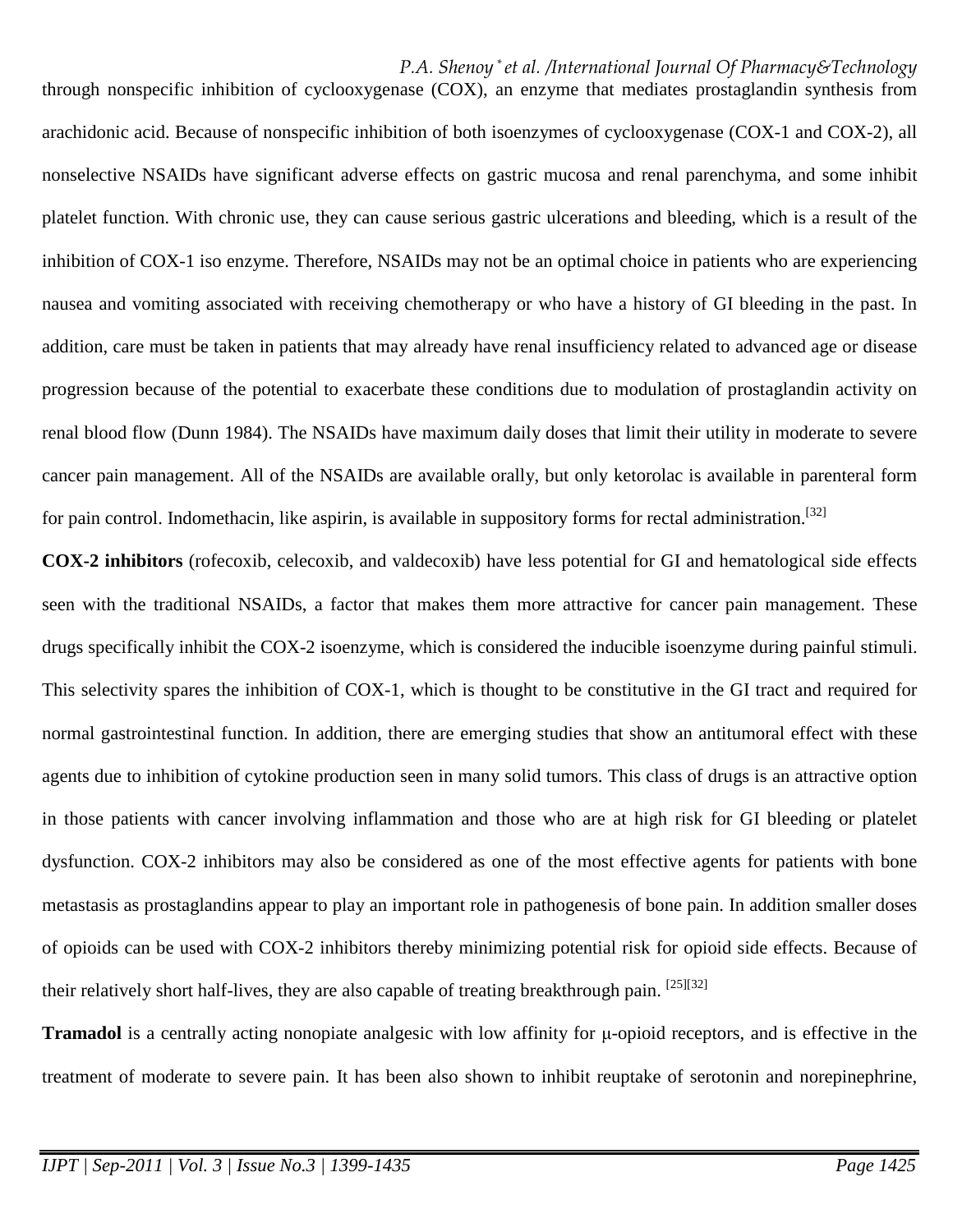which synergistically enhances its weak opioid mechanism of action. This may explain the reduced incidences of abuse, respiratory depression and other adverse effects of traditional opioids in patients on long-term tramadol therapy. Tramadol can be beneficial in patients who fail nonopioid therapy and wish to delay taking opioids avoiding the common side effects of constipation, somnolence, and fatigue. It is shown to be effective in such nonmalignant opioid-resistant chronic pain states as fibromyalgia and diabetic neuropathy, and had marginal to moderate success in the treatment of chronic cancer pain. Unlike the NSAIDs, tramadol has no anti-inflammatory activity, extensively metabolized in the liver and is available in tablet form only. As pain progresses, nonopioid regimens alone may not be suffi cient to provide necessary analgesia or may be approaching maximum recommended daily doses. At this point, a trial of opioid and nonopioid analgesic combination may be instituted. A variety of fi xed combinations with acetaminophen are available on the market, which usually include codeine, hydrocodone, oxycodone, or propoxyphene. Based on extensive evidence of their effi cacy, these combinations are recommended in the second step of WHO analgesic ladder for the management of moderate to severe pain. Another attractive choice for long-term pain treatment is the combination of acetaminophen with tramadol, which has been demonstrated in humans to be more effective with a faster onset and longer duration of action than either component alone, without increasing the incidence of adverse events. The opioids are typically the most common drug class used in the treatment of cancer pain. They work by binding to µ-opioid receptors within the central nervous system, which are responsible for opioid-mediated analgesia, respiratory depression, sedation, physiological dependence, and tolerance. Analgesic effect of opioids is largely dependent on µ-receptor saturation and is thus influenced by the type and severity of the pain, prior exposure to opioids, and individual distribution of receptors. There is no maximum dose for these agents; they are only limited by the development of side effects that are patient specific in their onset and severity. Common opioid side effects include nausea, constipation, sedation, and confusion, and they can be often managed without compromising pain control by adjusting the daily dose of the drug or in persistent cases by instituting additional medications, such as metoclopramide for nausea, laxatives for constipation, or methylphenidate for sedation. Prolonged use of opioids may lead to development of tolerance (the need to increase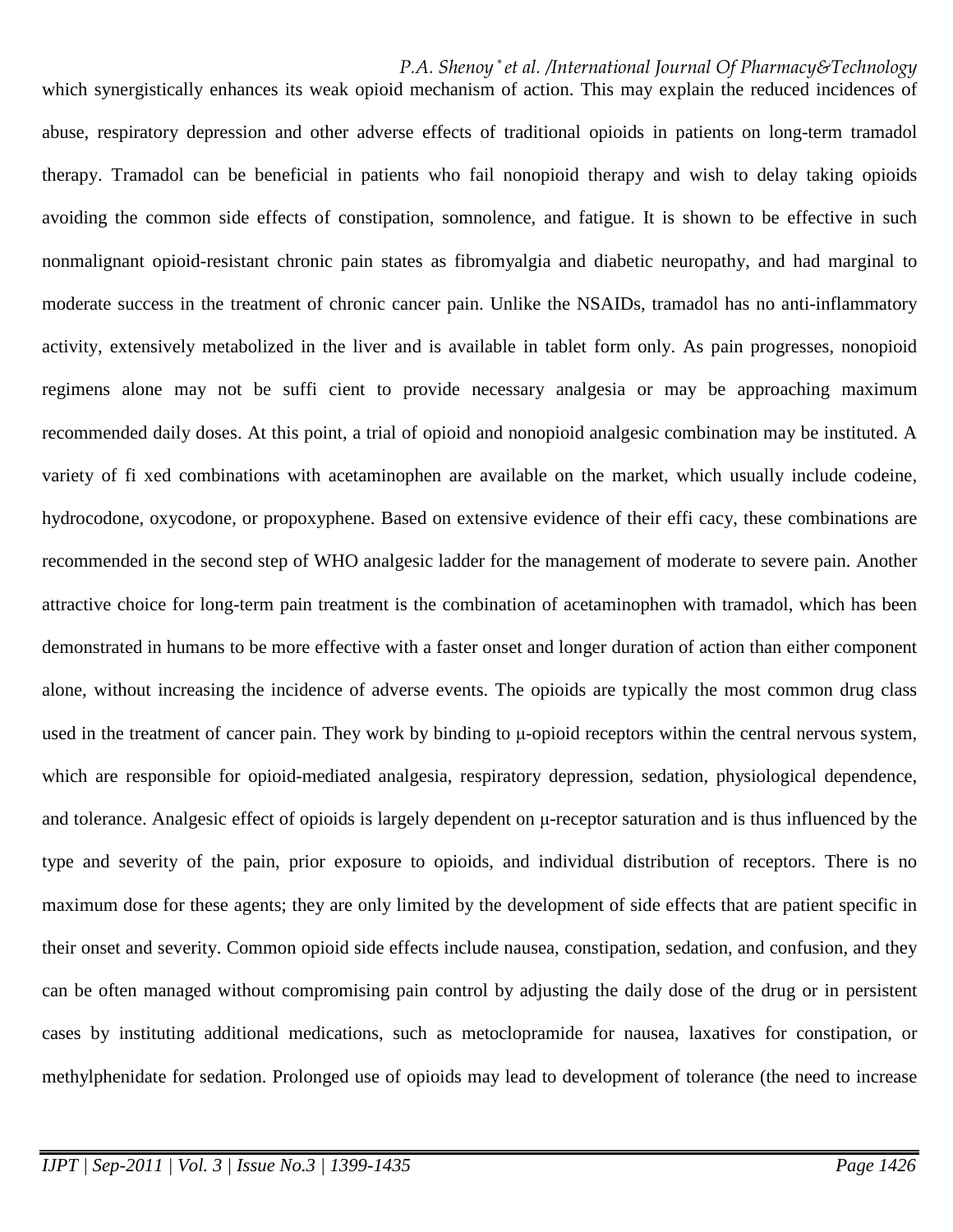opioid dose with time to maintain equipotent analgesic effects) and opioid-induced abnormal hypersensitivity to pain (so-called pro-nociceptive sensitization). Experimental studies suggest that both phenomena could be related to Nmethyl-D-aspartate (NMDA) receptor mediated changes in central nervous system. Opioid desensitization and hypersensitization of NMDA receptors from prolonged opioid therapy may both contribute to an apparent decrease in analgesic effi cacy, regardless of the progression of the pain. Thus, in some instances, treating increasing pain with increasing doses of same opioid may be futile. Although this has not been shown conclusively in the clinical setting, NMDA receptor antagonists (ketamine, dextromethorphan, memantine, amantadine) and low-dose opioid antagonists (naloxone, naltrexone) might partially reverse opioid tolerance. In addition, because the cross-tolerance to opioids is incomplete, opioid rotation (switching from one opioid to another) can be also used to overcome the unwanted adverse effects of opioid receptor desensitization.[32]

**Morphine** is considered the standard opiate and the drug of first choice in the treatment of moderate to severe cancer pain. It should be titrated to maximum tolerability before moving on to another opiate such as fentanyl, hydromorphone, or oxycodone. Morphine, is available in a variety of formulations (ie, parenteral, oral, rectal) and the oral form is available in a range of preparations, from immediate release to sustained release, allowing it to be precisely titrated to the patient's response. The oral formulation is recommended initially due to its ease of administration and convenience of use. A typical regimen consists of a sustained-release (SR) preparation given every 8–12 hours with breakthrough doses of immediate-release (IR) form given every 3–4 hours in between if needed. As a guide, the cumulative as-needed doses should not exceed the total dose given as a sustained preparation for that interval. Thus, a patient requiring morphine 120 mg SR every 12 hours should receive morphine 30 mg IR every 3 hours for breakthrough pain. The most common adverse effects of morphine include sedation and some degree of cognitive impairment, which usually improves with time in patients taking stable and moderate doses of opioid. Nausea and vomiting are frequently seen upon initiation of therapy and after large dose increases, but usually subside with time. Constipation is seen with chronic therapy; patients do not develop tolerance to it and typically require preemptive treatment with laxatives. One of the important aspects to consider for adequate opioid treatment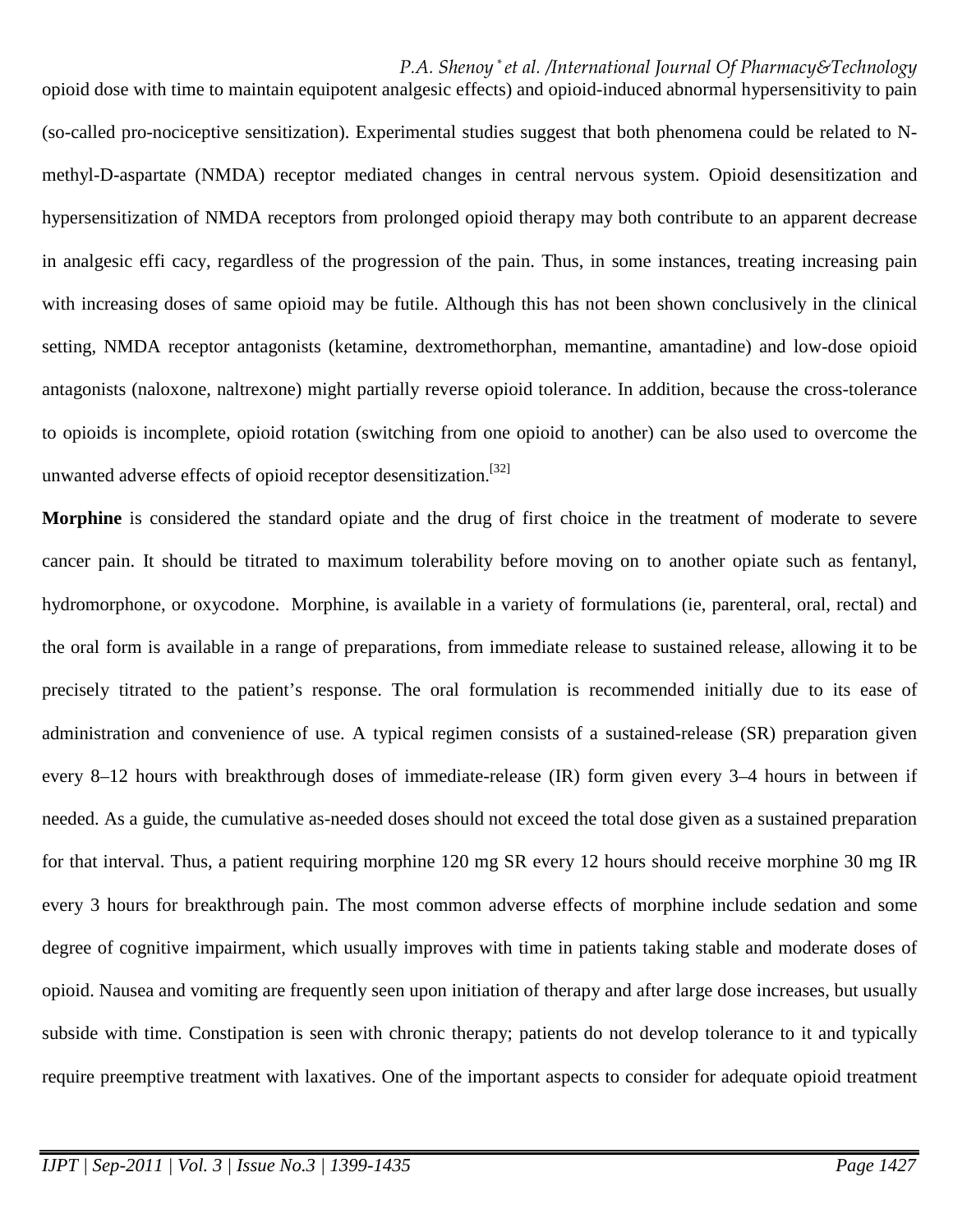*P.A. Shenoy \* et al. /International Journal Of Pharmacy&Technology* is that patients may have varying responses to an individual opioid based on various pharmacodynamic and pharmacokinetic interactions. For example, morphine is hepatically glucuronidated to two metabolites: morphine- 3 glucuronide (M3G) and morphine-6-glucuronide (M6G). M3G has no analgesic properties but may be involved in certain side effects such as myoclonus. M6G is a more potent analgesic than the parent compound and passes much more readily into the central nervous system. Morphine and its metabolites are excreted by the kidneys and toxicity can be seen in patients with underlying renal insuffi ciency or failure.<sup>[26]-[31]</sup>

**Fentanyl** is a quick acting lipophilic opiate available in parenteral, transmucosal, and transdermal formulations. Intravenous fentanyl is 70 to 100 times more potent than IV morphine and has very rapid onset of action – 5 minutes to peak analgesia, versus at least 15 minutes for IV morphine. Fentanyl is most widely used in palliative medicine in the form of a transdermal patch (Duragesic®), which is especially useful in those patients who do not have enteral access for analgesia or for whom nausea and vomiting limit the ingestion of the required dose of opioid. The effi cacy and tolerability of transdermal fentanyl for long-term treatment of cancer pain have been extensively studied and very well documented. The release of fentanyl from the transdermal system is characterized by two distinct phases following initial application: during the first phase, a rapid loading dose is absorbed from the contact adhesive, which is followed by a plateau phase when fentanyl is released from the patch reservoir at a constant rate. Although it may take 12–24 hours for the initial onset of action to occur (Korte et al 1996), transdermal route eliminates gastrointestinal absorption and subsequently first-pass metabolism of fentanyl, which makes possible to use lower doses of medication and reduce incident of adverse effects. One of the main drawbacks of transdermal fentanyl is that its elimination half-life is up to 18 hours after patch removal, thus patients who experience side effects, especially respiratory depression, will need to be monitored and supported for a full day following discontinuation. [26]-[31]

**Oxycodone** is a synthetic opioid that is metabolized hepatically to the active oxymorphone. One study compared controlled-release oxycodone and morphine tablets in 45 cancer patients, and although the authors found that both drugs have provided similar analgesic effects, there were differences in pain relief in those patients who had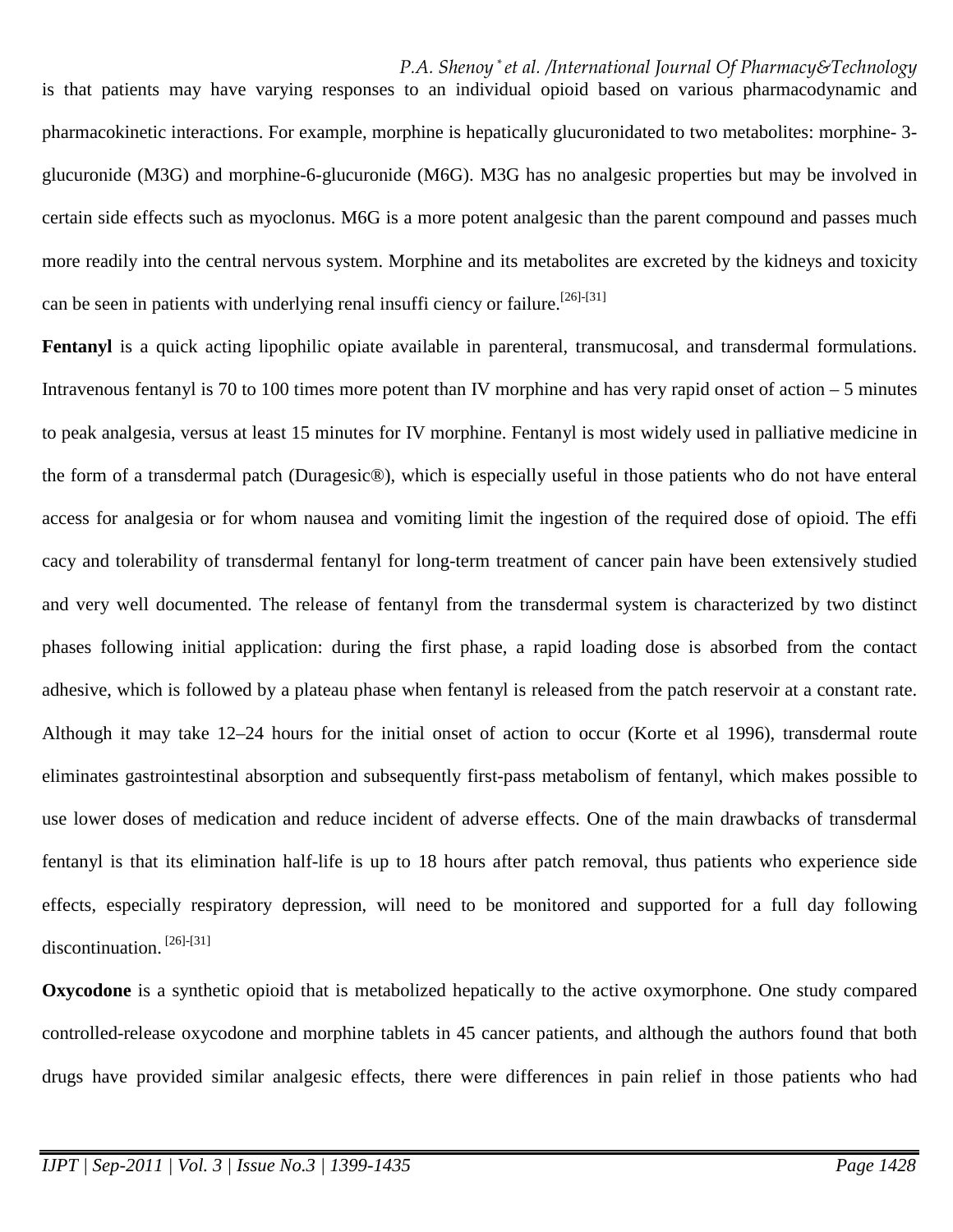*P.A. Shenoy \* et al. /International Journal Of Pharmacy&Technology* underlying renal or hepatic dysfunction with better pain control in patients receiving oxycodone. This may be due to the accumulation of active metabolites or differences in the phenotype for CYP2D6 that metabolizes oxycodone. In most markets, oxycodone is significantly more expensive than morphine and is thus less attractive as a fi rst-line analgesic. CR oxycodone (Oxycontin®), based on special drug delivery system known as AcroContin system, uses a dual-control matrix with two hydrophobic polymers, which are not infl uenced by pH and therefore are independent of acidity. Oxycontin® is effective in moderate to severe cancer pain and allows for convenience of every 12 hours administration. [26]-[31]

**Methadone** is an inexpensive synthetic opioid agonist that has a very long half-life, no active metabolites, and little tendency to induce tolerance in patients. It has unique properties that make it useful in treating pain which is poorly controlled by other opioids. In addition to binding to the opioid  $\mu$ -receptor, methadone produces analgesic effects through its antagonism at the NMDA receptor site and by increasing the availability of neurotransmitters serotonin and norepinephrine within the central nervous system. Methadone works particularly well in opioid rotation and may be an effective alternative for cancer patients. [26]-[31]

**Ketamine** also has effects in blocking the NMDA receptors and has found some success in treating neuropathic pain, especially in a situation where large doses of opioids have contributed to the development of severe hyperalgesia. Ketamine can be given by multiple routes: IV, IM, SC, oral, rectal, nasal, transdermal, epidural, or even Intrathecal. Ketamine has been used in a variety of neuropathic pain syndromes that are refractory to high-dose opioids, such as central pain, ischemic pain, and pain associated with posttraumatic nerve or spinal cord injury, as well as in fibromyalgia, refractory facial pain, and post-herpetic neuralgia.<sup>[25][33]</sup>

## • **Adjuvant analgesics:**

The term "adjuvant analgesic" describes any drug with a primary indication other than pain, but with analgesic properties in some painful conditions. They can be added to the regimen at any time depending on the quality of the pain. In some cases, the type of pain suggests the value of one category of adjuvant analgesic over another; in others, the existence of another symptom concurrent with pain favors the use of a specific drug. There are several major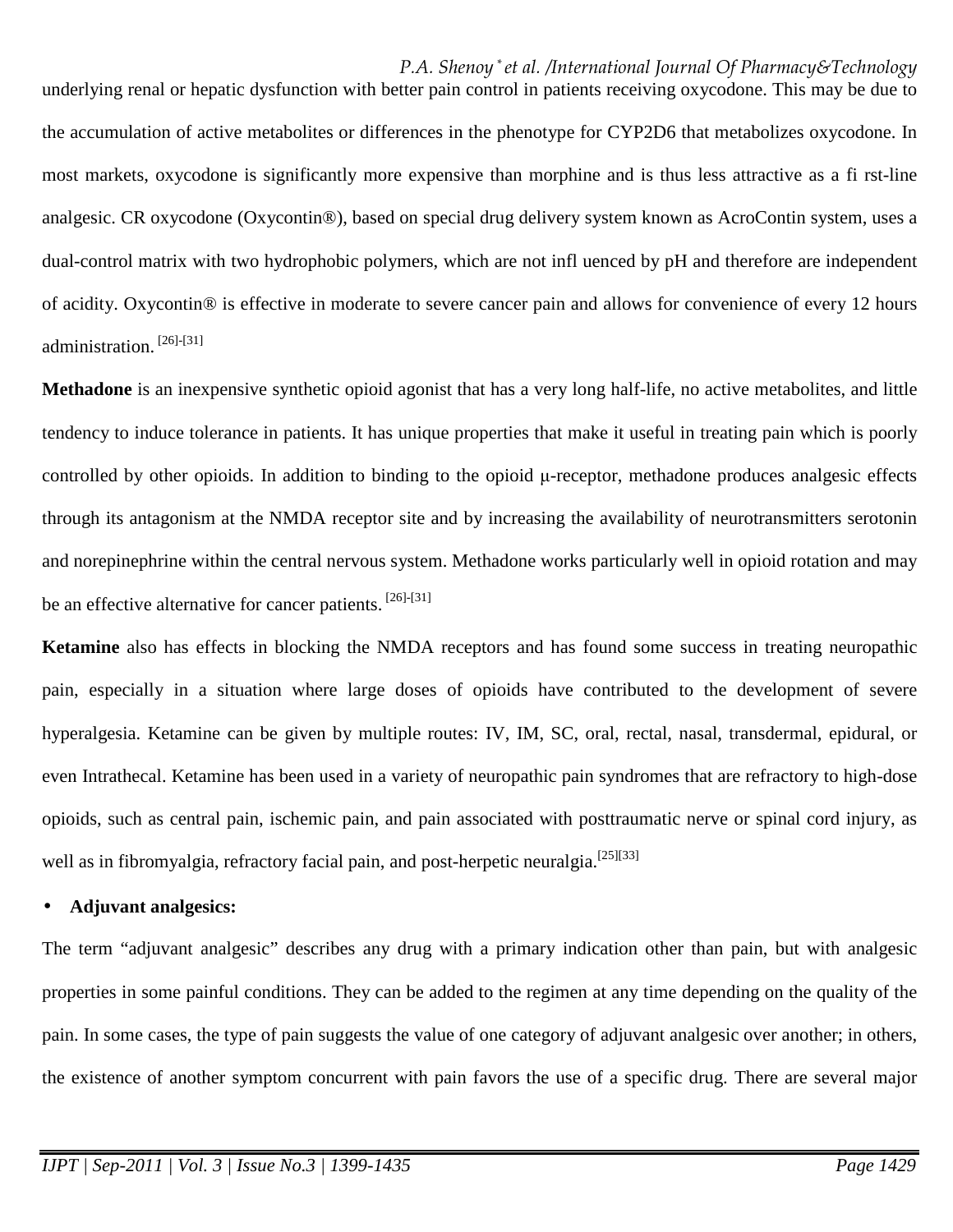*P.A. Shenoy \* et al. /International Journal Of Pharmacy&Technology* groups of adjuvant analgesics (ie, antidepressants antiepileptic drugs, muscle relaxants, corticosteroids, etc) that are used nowadays to intensify the effect of opioids and NSAIDs on long-term pain control. For example, pain that is neuropathic in nature is typically not amenable to standard opiate therapy, and the addition of tricyclic antidepressants (TCA) or/and antiepileptic drugs (AED) can offer a very effective treatment strategy in such patients.

#### **Antidepressants:**

**Tricyclic** antidepressants such as amitriptyline, imipramine, doxepin, and clomipramine are attractive adjuvant agents in cancer patients due to their positive effects on mood and sleep. The analgesic properties of TCA have been extensively studied in a variety of chronic nonmalignant pain conditions. Early use of antidepressants is also justified when pain is accompanied by depression, which is fairly common in patients with advanced cancer. However, the use of TCA, especially in medically ill or elderly patients may be limited due to frequent side effects similar to those seen with opiates, which include drowsiness, constipation, urinary retention, and dry mouth, as well as such serious adverse effects as orthostatic hypotension, liver function impairment and cardiotoxicity. <sup>[25][32]</sup>

**Nontricyclic compounds**, such as selective serotonin reuptake inhibitors (SSRI) and serotonin-norepinephrine reuptake inhibitors (SNRI), are generally safer, have fewer side effects than TCA and, therefore, may be considered for patients who have relative contraindications to tricyclics or have experienced severe adverse effects during the treatment. However, there are only limited data supporting the analgesic effi cacy in nonmalignant pain management of few SSRI, ie, paroxetine and citalopram, and SNRI, ie, venlafaxine and duoxetine, and no studies have been reported on cancer pain. It is thought that norepinephrine reuptake is necessary for an antidepressant to be effective on neuropathic pain, therefore, TCA and SNRI in general may have better results on alleviating neuopathic pain than  $SSRI.$   $^{[25][32]}$ 

#### **Antiepileptics:**

There is good evidence that antiepileptics are particularly useful as adjuvant therapy in the long-term management of neuropathic pain. gabapentin (Neurontin) is probably the most widely prescribed medication for the treatment of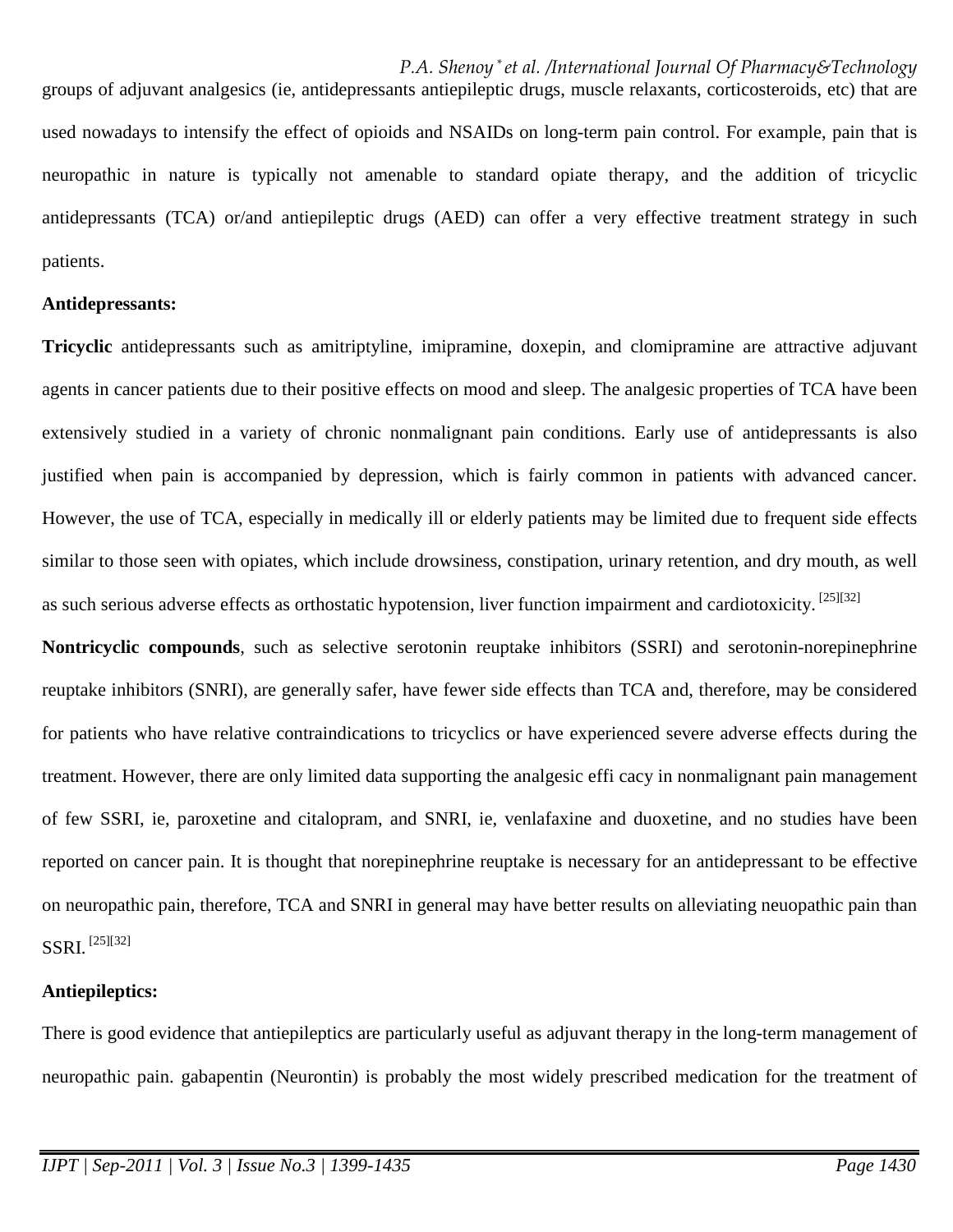*P.A. Shenoy \* et al. /International Journal Of Pharmacy&Technology* cancer related neuropathic pain although its specific mechanism of action has not been fully elucidated at this time. Nonetheless, due to its proven analgesic effects, good tolerability, and a rarity of drug-drug interactions, gabapentin is now recommended as a first-line agent for the treatment of neuropathic pain of diverse etiologies, especially in the medically ill population. It should be initiated at a daily dose of 100–300 mg and can be increased every 3 days. The usual maximum dose is 3600 mg daily, but can be higher if needed, and an adequate trial should include 1–2 weeks at the maximum-tolerable dose. Gabapentin is usually well tolerated, and the most common side effects are somnolence, dizziness, and unsteadiness, which are typically not severe if carefully titrated. There are several other antiepileptics, such as carbamazepine, phenytoin, lamotrigine, pregabalin, and levetiracetam that have been reported to be efficacious in alleviating different neuropathic pain syndromes including cancer-related pain. [25][32]

## **Corticosteroids:**

Corticosteroids belong to another major group of medications widely used as an adjuvant therapy for cancerrelated pain syndromes, which include bone pain, neuropathic pain from infiltration or metastatic compression of neural structures, headache due to increased intracranial pressure and pain due to obstruction of hollow viscous or distention of an organ capsule. They inhibit prostaglandin production, reduce inflammation, decrease capillary permeability, and have membrane stabilization effects, which reduces neuronal excitability. Corticosteroids can also improve appetite, nausea, malaise, and overall quality of life. However, it should be always taken into consideration that corticosteroids when used for a long time can produce significant adverse effects, such as immunosuppression, hypertension, hyperglycemia, gastric ulcers, and psychosis.<sup>[25]</sup>

**Other adjunctive strategies** may include topical agents (local anesthetics, capsaicin) useful for mucositis or peripheral neuropathies, clonidine, an alpha-2 adrenergic agonist usually given intraspinally (to avoid systemic side effects) for the management of severe intractable cancer pain partly responding to opioids, amantadine, a noncompetitive NMDA antagonist, which has been shown to reduce surgical neuropathic cancer pain, baclofen, which can be used in case of spasticity and central pain secondary to spinal cord lesions, benzodiazepines, which used to reduce patients fear and anxiety related to their disease, as well as antihistamines, antipsychotics, or any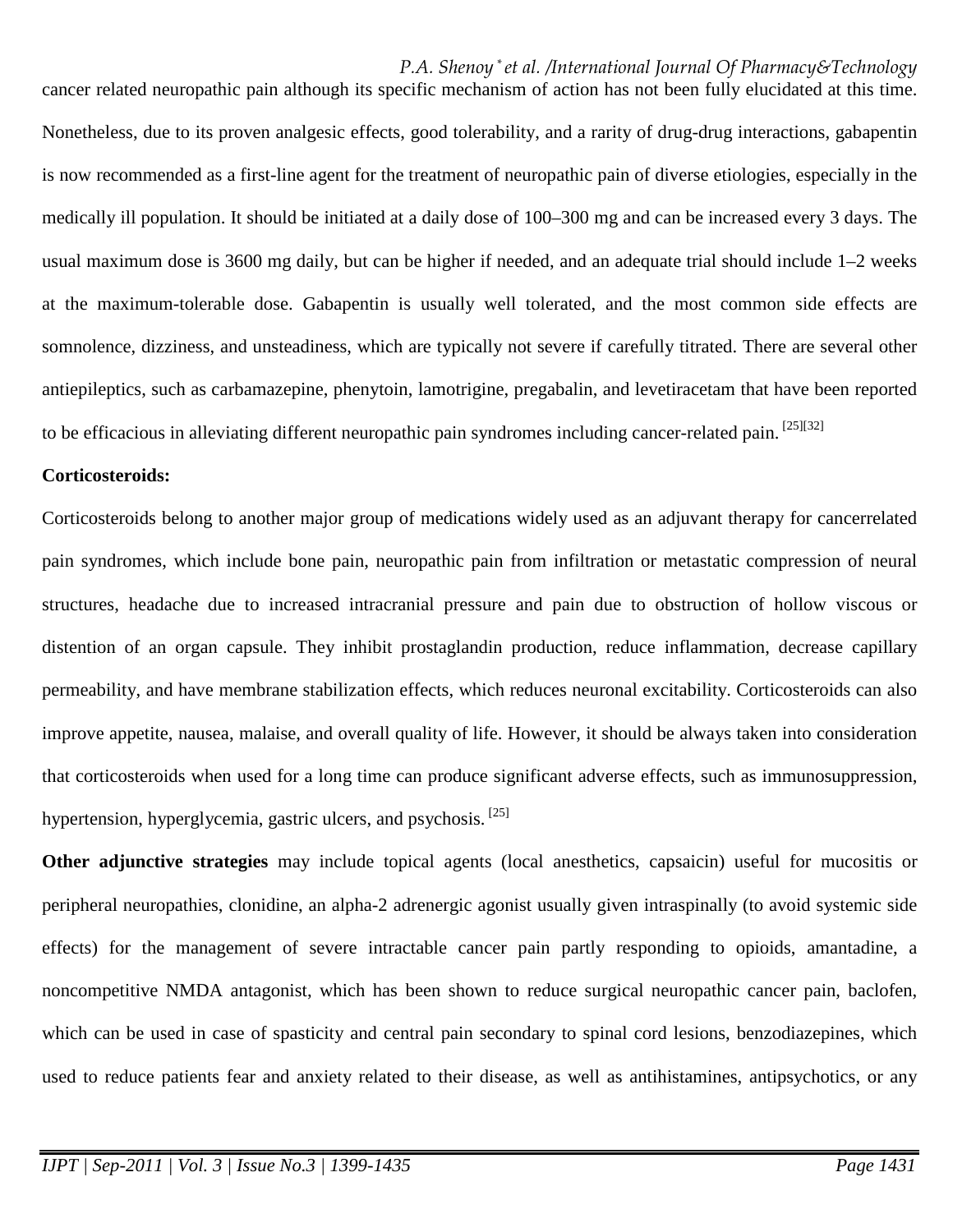*P.A. Shenoy \* et al. /International Journal Of Pharmacy&Technology* other unusual adjuvant analgesics, that may be beneficial for the treatment of severe refractory pain not responsive to traditionally used drug combinations.[34]

#### • **Non pharmacological approaches for pain management:**

Patients suffering from either acute or chronic pain problems may benefit from non pharmacologic measures. These measures may also be combined with pain medication. The guidelines for the management of cancer pain contain a chapter outlining these options. Non pharmacologic interventions are divided into behavioral (psychosocial) interventions and mechanical (physical) interventions. Examples of behavioral interventions include biofeedback, self-hypnosis, and relaxation or imagery training. Examples of mechanical interventions include exercise, cutaneous stimulation, and acupuncture. Behavioral interventions help patients gain a sense of control over their pain management and should be introduced early in the course of their illness. When deciding on the appropriate behavioral intervention, consideration must be given to the intensity of the pain, the expected duration of pain and the patient's mental clarity, past experience with technique, physical ability and desire to employ active or passive techniques. Relaxation techniques are easily taught to patients and include focused breathing, progressive muscle relaxation, music-assisted relaxation, and meditation. These techniques are more useful when combined with pleasant images. The use of physical modalities to manage pain may lead to a decreased requirement for painrelieving drugs and, just as with behavioral interventions, should begin early in the disease process. Cutaneous stimulation techniques include the application of heat or cold, massage, pressure, and vibration. Exercise techniques should be aimed at preventing immobilization and may include range of motion and stretching. Counter stimulation techniques include the use of transcutaneous electrical nerve stimulation (TENS) devices or acupuncture. These last two techniques have not been formally studied in cancer-related pain. [19][21]

## **Conclusion**

Cancer pain is very severe problem. Many cancer patients have more than one type of pain syndrome and pharmacological therapy is the only way to manage it. The principle of good pain management includes thorough initial assessment and frequent reassessment to monitor the efficacy treatment and overcome onset of side effects.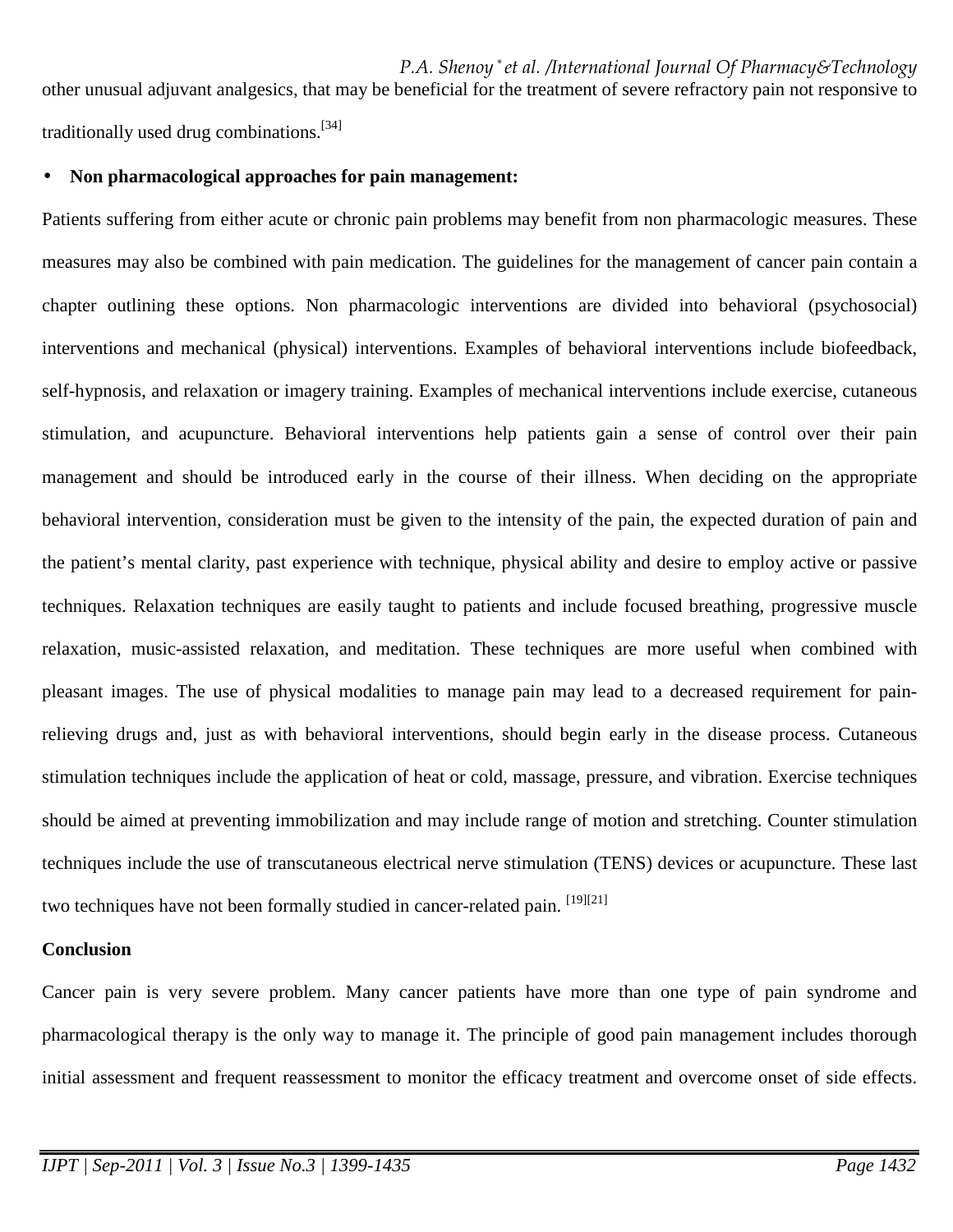*P.A. Shenoy \* et al. /International Journal Of Pharmacy&Technology* The majority of cancer patient can attain good pain control with the use of opioids and adjuvant medication. The tolerance, dependence and side effects of drug therapy are much higher while treating cancer pain. As the survival of patients with cancer becomes longer, reliable pain relief is now a high-priority issue that warrants both scientific research and industrial development of new devices and pharmaceutical agents that would make this pain relief complete, safe, and lasting. So, it is important to investigate sophisticated drugs and new techniques for controlling cancer pain.

## **References**

- 1. J. T. Dipiro, "Encyclopedia of clinical Pharmacy" Taylor & Francis publication, 2003, pp 635-646.
- 2. M. Pelletier "The facts on file encyclopedia of Health and medicine" Amaranth publication, volume-1, 2007, pp 361-390.
- 3. G. Maitra, A. Rudra, "Pain management: Medico-legal issue" Indian journal of anaesthesia, volume-52, 2008, pp 768-774.
- 4. S. Roach, "Introductory clinical pharmacology" Seventh edition, 2007, pp 150-172.
- 5. W. Wang, "Are voltage-gated sodium channels on the dorsal root ganglion involved in the development of neuropathic pain?" Molecular pain, volume-7, 2011, pp 1-9.
- 6. I. Kissin, "The Development of New Analgesics Over the Past 50 Years: A Lack of Real Breakthrough Drugs" Anaesthesia and analgesia, volume-110, 2010, pp 780-790.
- 7. N. Shankar, "Autonomic status and pain profile in patients of chronic Low back pain and following electro acupuncture Therapy: a randomized control trial" Indian journal of physiology and pharmacology, volume-55, 2011, pp 25-36.
- 8. A. C. Guyton, John E. Hall, "Textbook of medical physiology" Elsvier publication, Eleventh edition, 2006, pp 598-606.
- 9. M. Kamienski, "Pharmacology Demystified" Mc Graw Hill publication, 2006, pp 305-312.
- 10. C. M. Thorp, "Pharmacology for health care professions" Wiley-Blackwell publication, 2008, pp 243-351.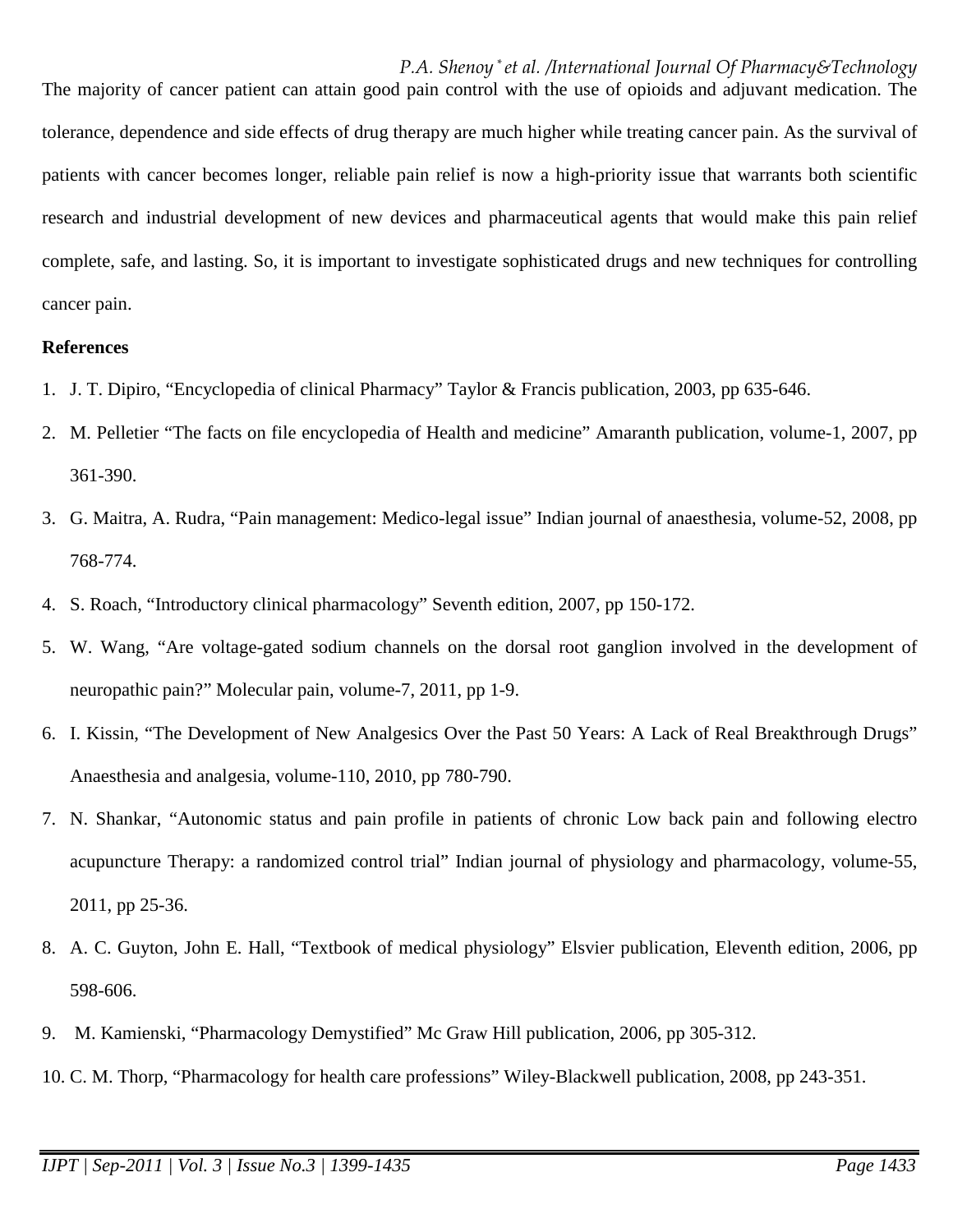- *P.A. Shenoy \* et al. /International Journal Of Pharmacy&Technology* 11. H.P.Rang, M.M.Dale, J.M.Ritter, R.T.Flouer, "Rang and Dales Pharmacology" Elsevier publication, sixth edition,2009, pp 535-544.
- 12. K.D.Tripathi, "Essential of medical pharmacology" Jaypee brothers medical publishers, fifth edition, 2003, pp 400-402.
- 13. D. Motok, **"**Physiology of pain general mechanisms and individual differences**"** Jurnal Medical Aradean (Arad Medical Journal), Volume-13, 2010, pp 19-23**.**
- 14. A. Oskar, "Pain pathway and mechanism of neuropathic pain" Anaesthesiology, volume-30, 2007, pp 133-138.
- 15. A. C. Guyton, John E. Hall, "Textbook of medical physiology" Elsvier publication, Eleventh edition, 2006, pp 598-606.
- 16. J. M. Regan, "Neurophysiology of cancer pain" cancer control, volume-7, 2000, pp 111-119.
- 17. J. Raphael**, "**Palliative Care Section" Pain Medicine, volume-11, 2010, pp 742–764.
- 18. C. R. Green, "Cancer-Related Chronic Pain" Cancer, 2010, pp 1-10.
- 19. C. A. Paley, M. I. Bennett, "Acupuncture for cancer induced bone pain" Evidence based complementary and alternative medicine, volume-6, 2011, pp 1-8.
- 20. U. Anand, "Mechanism and management of cancer pain" The Cancer Handbook, 2nd Edition, John Wiley & Sons, 2007, pp 1319-1329.
- 21. S. Mishra, S. Bhatnagar, "Breakthrough cancer pain: review of prevalence, characteristics and management" Indian Journal of Palliative Care, volume-15, 2009, pp 14-18.
- 22. V. Perron, "Assessment and management of pain in palliative care patients" Cancer control, volume-8, 2001, pp 15-24.
- 23. R. K. Portenoy, P. Lesage, "Management of cancer pain" The lancet, volume-353, 1999, pp 1695-1700.
- 24. G. Palat, M. S. Biji, "Pain management in cancer cervix" Indian journal of palliative care, volume-11, 2005, pp 64-73.
- 25. R. P. Gehdoo, "Cancer pain management" Indian Journal of Anaesthesia, volume-50, 2006, pp 375-390.